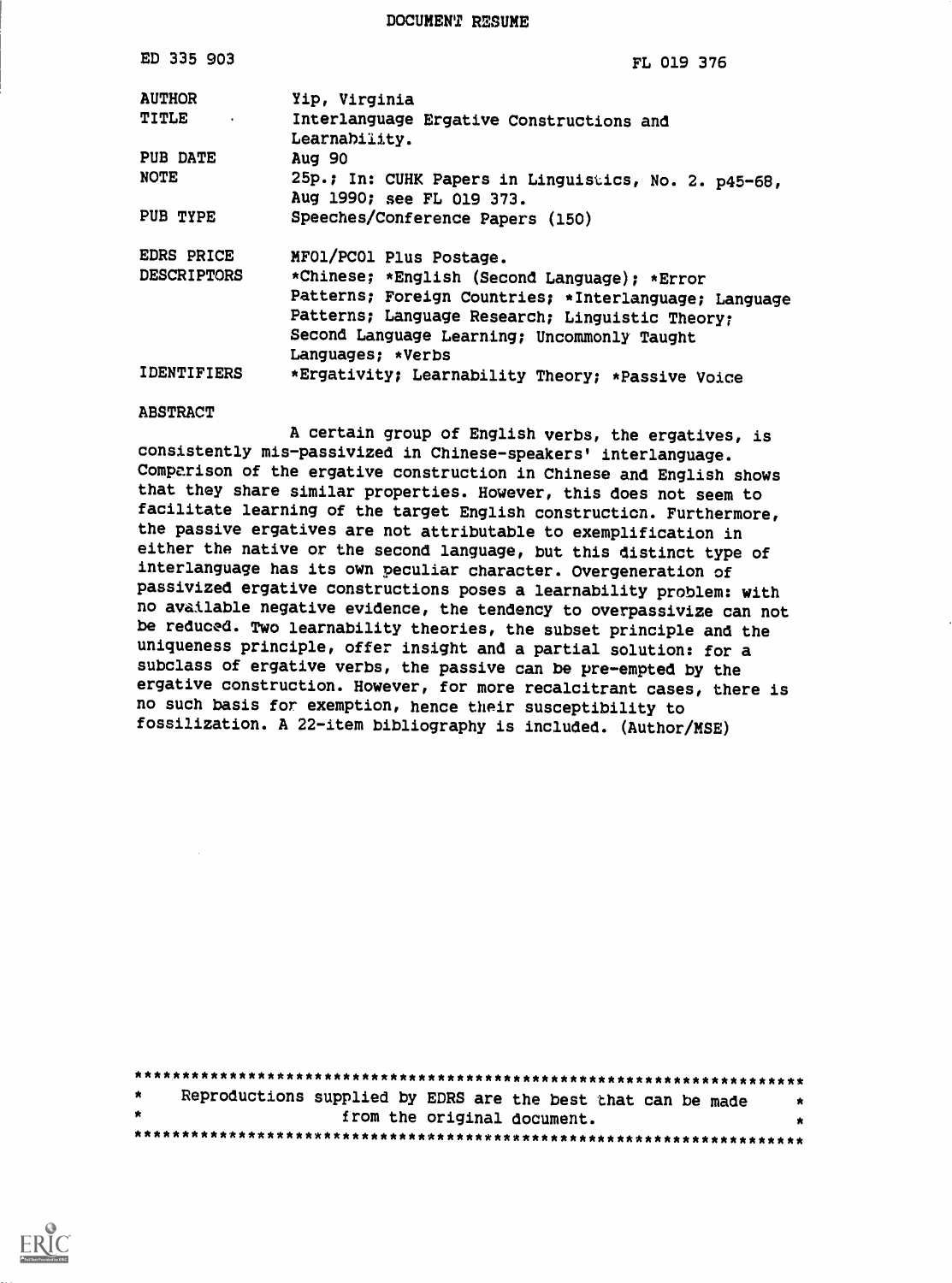# Interlanguage Ergative Constructions and Learnability

 $\sim$   $_{\rm 1}$ 

Virginia Yip CUHK

### 1.Introduction

This paper examines a class of interlanguage structures regularly mass-produced by Chinese learners of English. Chinese learners are noted to overextend passivization to a class of verbs known as 'ergatives.' Previous studies have shown that the English ergative verbs pose an acquisition problem in second language acquisition for learners of various mother tongues (Kellerman 1978, Zobl 1989). Even very advanced learners have difficulty acquiring the ergative construction, and consistently passivize this class of verbs. A comparative study of the ergative construction in Chinese and English shows that they share similar properties; however, this does not seem to facilitate the acquisition of the target English construction, contrary to the prediction of the Contrastive Analysis Hypothesis (Fries 1945, Ledo 1957). Furthermore, the passivized ergatives are not attributable to exemplification in either the Ll or L2: this distinct type of interlanguage (IL) structure provides a clear example of how IL takes on a life of its own, as it were.

We proceed to discuss the ensuing questions of learnability. The overgeneration of passivized ergative constructions poses a learnability problem: in the absence of negative evidence, there seems to be no straightforward way to reduce the scope of passivization. To illuminate the problem, we shall make use of insights provided by two learnability theories: the Subset Principle (Berwick and Weinberg 1984) and the Uniqueness Principle (Pinker 1984). A partial solution is outlined, involving preemption in accordance with the Uniqueness Principle: for a subclass of ergative verbs, the passive can be preempted by the ergative construction. For the more recalcitrant cases, there is no such basis for preemption, hence, we hypothesize, their subsceptibility to fossilization.

| "PERMISSION TO REPRODUCE THIS |  |
|-------------------------------|--|
| MATERIAL HAS BEEN GRANTED BY  |  |
| $\sigma$ i                    |  |
|                               |  |

| _____ |  | _____ |
|-------|--|-------|
|       |  |       |
|       |  |       |
|       |  |       |

TO THE EDUCATIONAL RESOURCES 45 INFORMATION CENTER (ERIC)."

U.S. DEPARTMENT OF EDUCATION Office of Educational Research and Improvement

EDUCATIONAL RESOURCES INFORMATION CENTER (ERIC)

**Vehis document has been reproduced as<br>received from the person or organization**<br>originating it

P Minor changes have been made to improve<br>reproduction quality

Points of view or opinions stated in this docu-<br>ment : do .not .necessarily .represent .official<br>OERI position or policy

 $\mathcal{Z}$  .  $\circ$ 

ದಾ  $\bullet$ 

 $\Omega$ 

cr

**REST COPY AVAILARLE**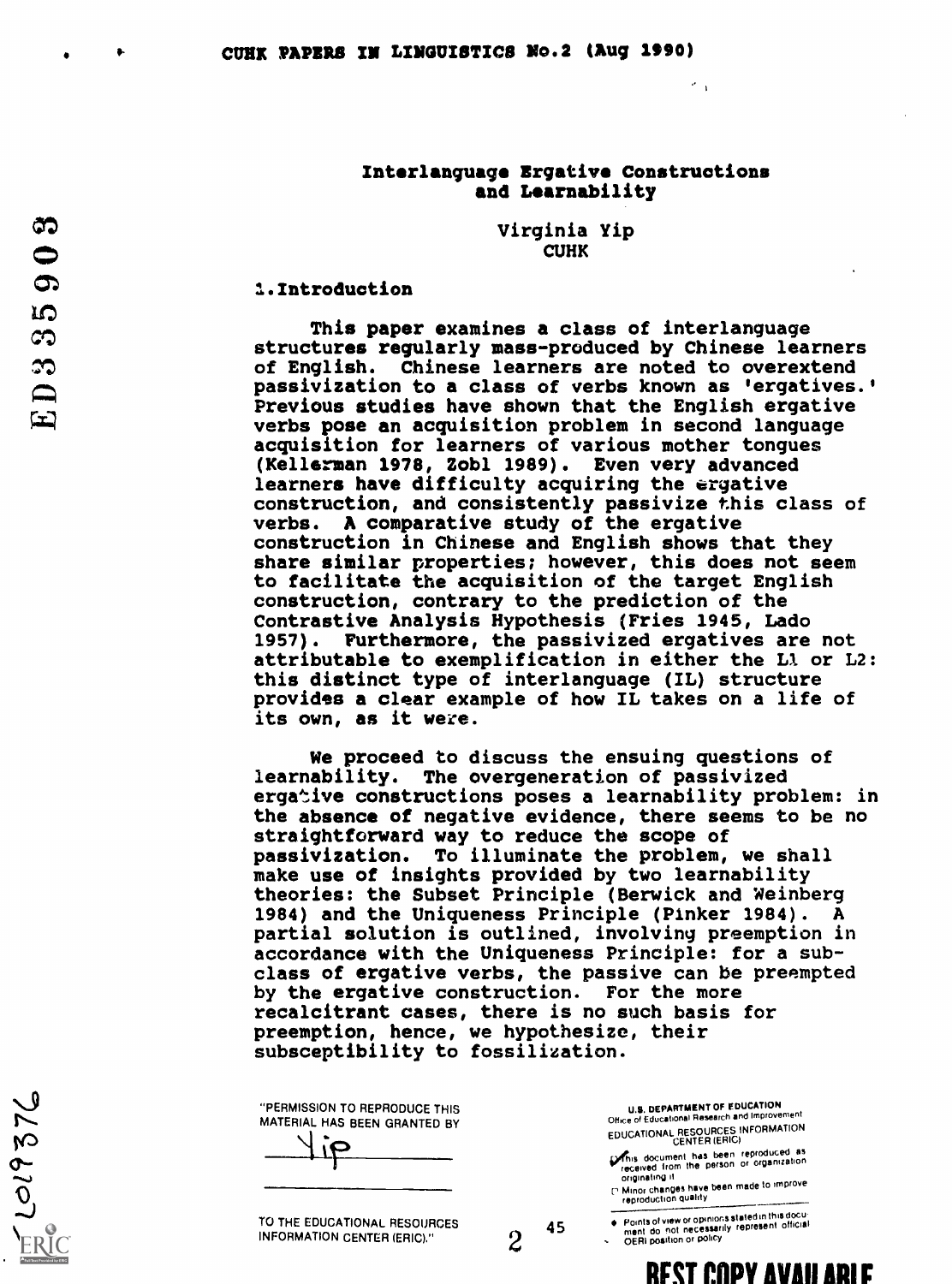## 2. Chinglish Data

A certain group of English verbs are consistently mis-passivized in Chinese speakers' IL, (which will be referred to as 'Chinglish'<sup>1</sup>). A few examples from learners' essays are given below:

4

- (1) This kind of diglossic situation can only be appeared in society where the two different variations of language should not be too different and too similar. (advanced)
- (2) I do not think that such abusive action should be happened to a twelve-year old child. (advanced)
- (3) Rush hour traffic can be vanished because working at home is a new version. (intermediate)
- (4) For last 15 years computers have drastically affected our life and this will be continued in the future. (intermediate)

Further examples from written compositions are cited in the Appendix.

The verbs which are passivized incorrectly in Chinglish belong to a particular class with its own special properties. Below we shall examine these properties in detail, with particular reference to the roles of syntax and semantics.

### 3. Ergative Constructions in English and Chinese

To address the learning difficulty and the learnability problem, we need to conduct an in-depth analysis of both the target and the Ll structures. Below we present an analysis of the ergative construction in English and Chinese.

## 3.1 English Ergative Verbs

Perlmutter (1978) first discussed a class of 'change-of-state' verbs, which he called 'unaccusative.' Syntactically, they resemble active intransitive verbs in that they subcategorize for a single argument and that argument generally appears on

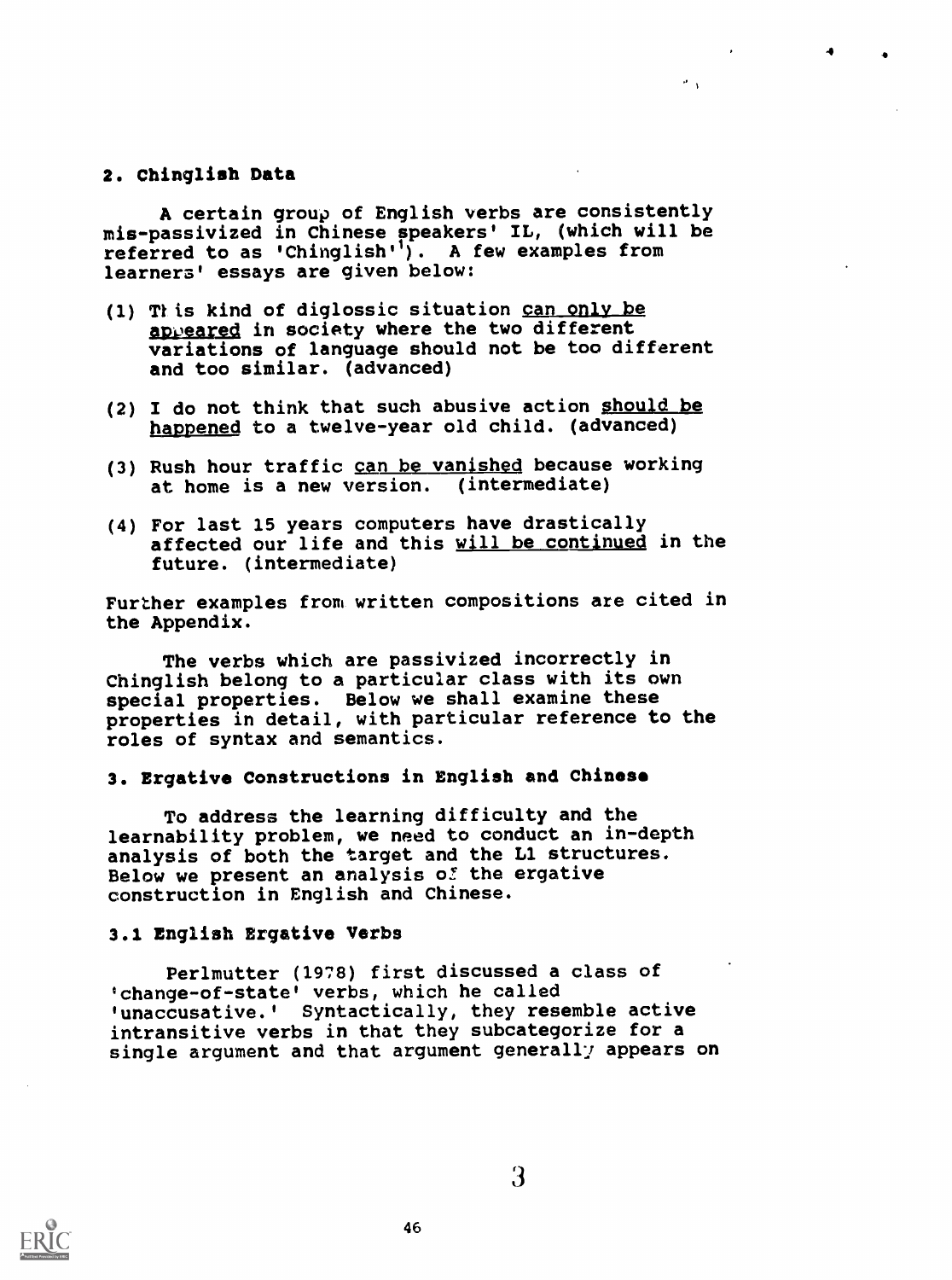the surface as the subject. Semantically, these verbs describe processes that lack volitional control. Perlmutter proposed the 'unaccusative hypothesis' that recognizes a distinction between simple intransitive verbs which imply volitional control and those that do not. Some examples of each are given below:

| simple intransitive | <u>unaccusative/ergative</u> |
|---------------------|------------------------------|
|                     |                              |

(5) We walk.

(7) The leaves fell. (8) The lake froze.

(6) They sleep.

In the generative literature, Burzio (1981) and Keyser and Roeper (1984) have referred to the class of verbs in (7)-(8) as 'ergative' verbs. They are analyzed as subcategorizing for a single argument which bears the theme theta-role but no external argument (logical subject). Burzio's characterization of the ergatives is as follows:

Ergative verbs refer to all verbs that appear in D-structure with a direct object, and with a nonthematic subject [i.e., without a subject thetarole]. (1981:45)

In principlc, the subcategorized object of an ergative verb has the option of staying in the object position or moving to the subject position. This is visible on the surface in Italian:

(9) Arriva Giovanni. arrives John

In English the object may only remain in-situ when the subject position is occupied by there:

(10)a. There appeared a man. b. A man appeared.

One important formal property of an ergative verb, Burzio claims, is that the base-generated object does not receive Case. Thus, movement of the object NP to the subject position is a legal option: it goes from a theta-marked but Caseless position to a non-thetamarked but Case-marked position; the Theta-Criterion is obeyed and the chain is assigned exactly one Case.

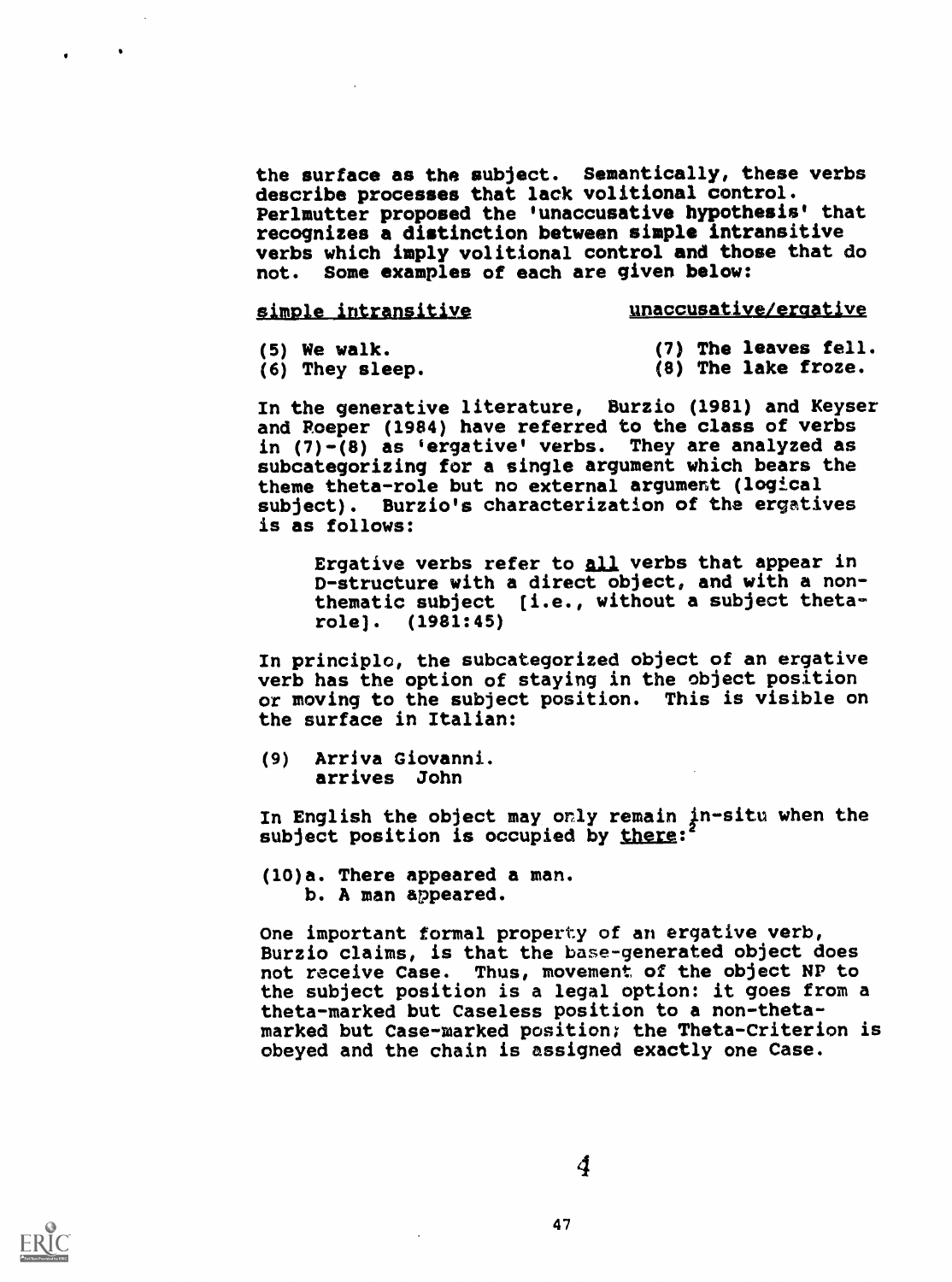Note that the verb itself does not undergo any morphological change.

The class of ergatives can be subdivided into two groups, with different properties and hence consequences for learnability. One subclass of ergatives does not have a transitive/causative counterpart, the other does:

- (I) ergatives without a transitive/causative counterpart:
- (11)a. Something happened. b. \*They happened something.

 $\overline{a}$  in the  $\overline{c}$ 

- (12)a. The guests arrived. b. \*The chauffeurs arrived the guests.
- (13)a. The leaves fell. b. \*The wind fell the leaves.

Ot er examples include appear, arise, disappear, emerge and erupt, etc.

(II) ergatives with a transitive/causative counterpart:

(14)a. The ice melted. (15)a. The ship sank. b. The sun melted the ice. b. The enemies sank the ship.

Other verbs that belong to this category include bounce, boil, break, close, dry, fracture, hang, move, open and roll.

Keyser & Roeper argue that ergatives are underlyingly transitive, i.e., the surface subject of ergatives originates as a deep structure object. The movement takes place in the lexicon, hence an ergative verb such as sink is assigned the following subcategorization frame:

sink:  $[s \ NP_j \ [v^p \ \_\_ t^j]$  $\vert$ 



 $\overline{5}$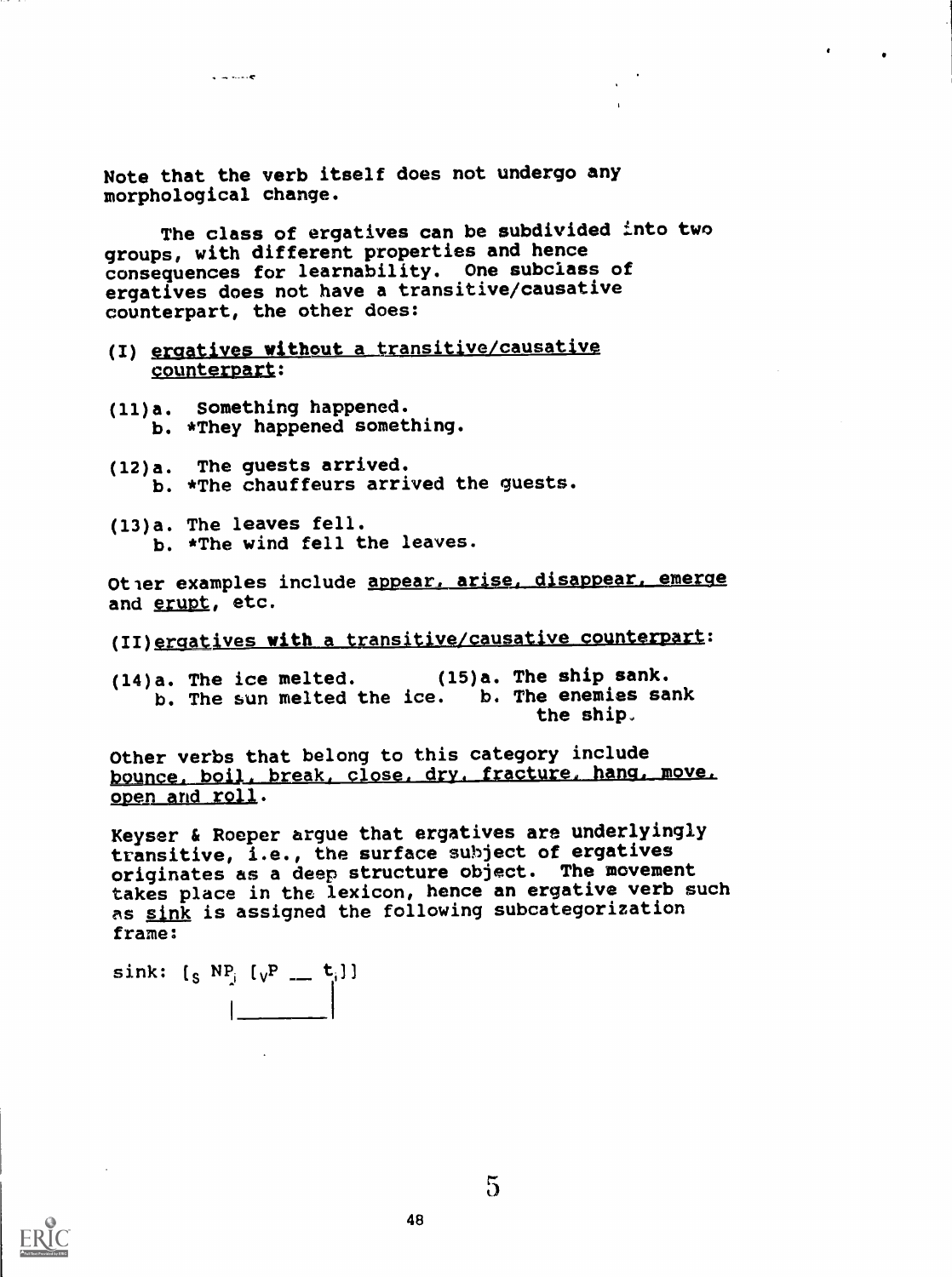There is convincing evidence that 'all seemingly intransitive verbs are not created equal' (Baker 1983:1). One difference between simple intransitives and ergatives shows up in auxiliary selection for tense/aspect marking in Italian (v. Burzio 1981). The former select avere 'have' while the latter select essere 'be':

- (16) Ha cantato Pavarotti. Has sung Pavarotti 'Pavarotti has sung.'
- (17) E uscito Pavarotti. Is gone out Pavarotti 'Pavarotti has gone out.'

Interestingly, in view of the interlanguage passivization of ergatives, the auxiliary essere is also selected by the passive and the reflexive si construction, which has a passive interpretation. Indeed, in English too, there are similarities between ergatives and agentless passives and ergatives: i) on the surface both are intransitive, ii) both lack a logical subject and iii) the logical object appears in subject position. However, the two exhibit different syntactic behavior. The agentless passive is said to have an invisible 'implicit argument.' The optional by-phrase provides a syntactic diagnostic for its presence: the passive allows the by-phrase whereas the ergative does not (cf. 18b and 19b). Moreover, the implicit argument has the capacity to function as a syntactic controller: the passive allows control into the purpose clause whereas the ergative does not (cf. 18c and 19c).

# passive

18)a. The ship was sunk. b. The ship was sunk by the enemy. c. The ship was sunk to collect insurance.

# ergative

(19)a. The ship sank. h. \*The ship sank by the enemy. c. \*The ship sank to collect insurance.



 $\mathbf{r}$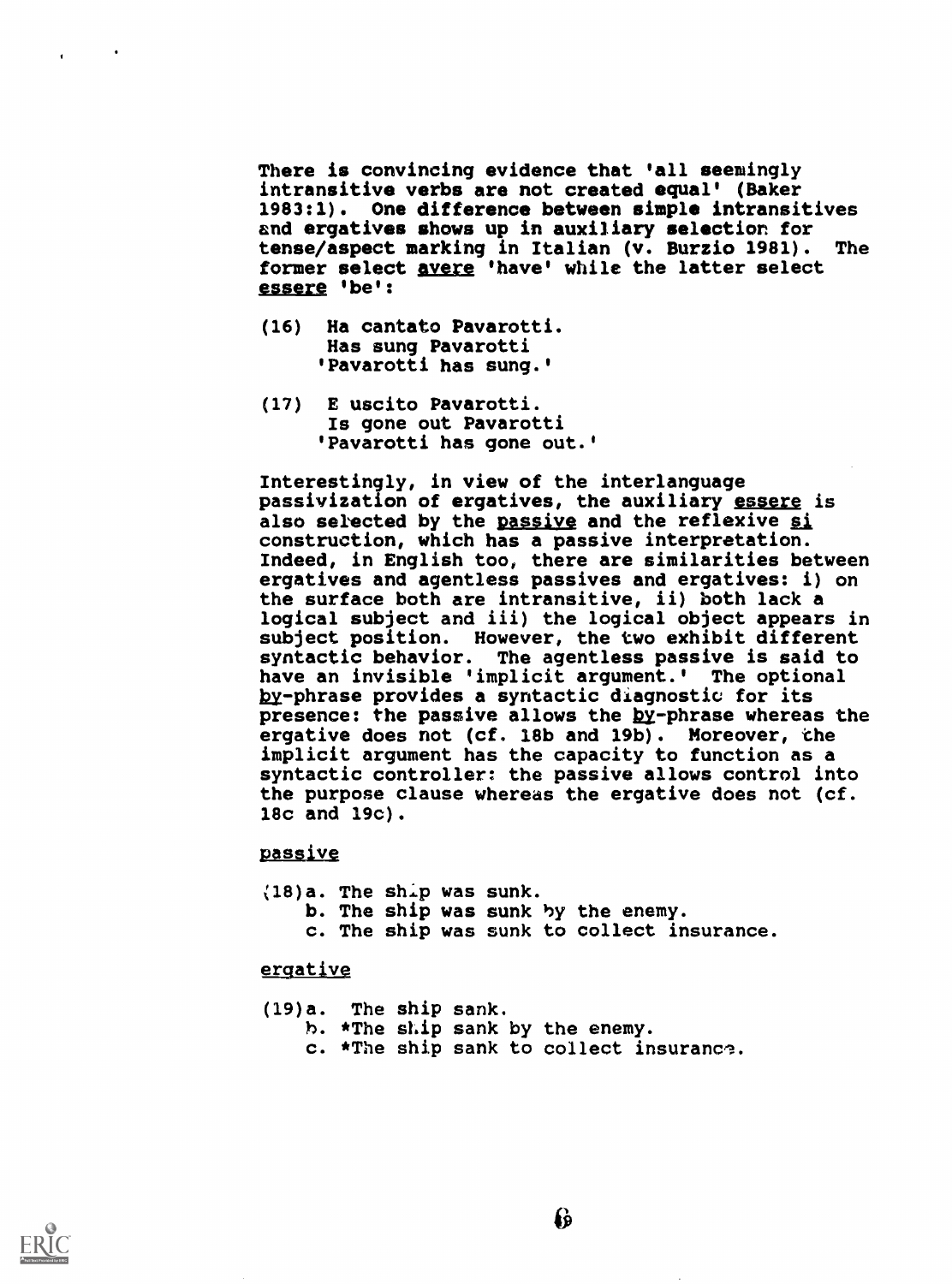As Jaeggli (1986) argues, the passive morpheme absorbs the external theta-role (logical subject) and is crucial in the passive construction. When the by-phrase is present, the external theta-role is transmitted to it; when it is absent as in an agentless passive, the external theta-role is still present in the sense that it is absorbed by the passive morpheme: this explains why the passive allows control into the purpose clause, since there is an implicit argument in the passive which is absent in the ergative structure.

As the acquisition data show, learners seem to treat ergatives like passives. We shall argue that this tendency stems from the inherent similarities between the two structures: in both types of structure, an underlying object appears as surface subject. This similarity can be stated in both syntactic and semantic terms. Syntactically, the surface subject in both cases is the deep structure object; semantically, it bears the role of patient or theme (Jackendoff 1972). One question for the analysis of the interlanguage phenomenon, then, concerns the relative roles of the syntactic and semantic properties of ergative verbs.

## 3.2 Chinese Ergative Verbs

Chinese too have a class of verbs with properties similar to the English ergatives verbs. Li (1985) has analyzed Chinese verbs denoting presence, appearance and disappearance as ergatives. They include the following (p. 248):

- a. Presence: you 'have,' zhan 'stand,' zuo 'sit,' tang 'lie, ' qua 'hang, ' fang 'place, ' etc.
- b. Appearance: lai 'come,' chu 'come out,' gi 'emerge,' xia 'fall,' jin 'enter,' dao 'arrive, 'etc.
- c. Disappearance: qu 'go,' si 'die,' pao 'run,' tao 'escape,' guo 'pass,' etc.

Notice that as in Italian, the underlying object can appear in its deep structure position;



50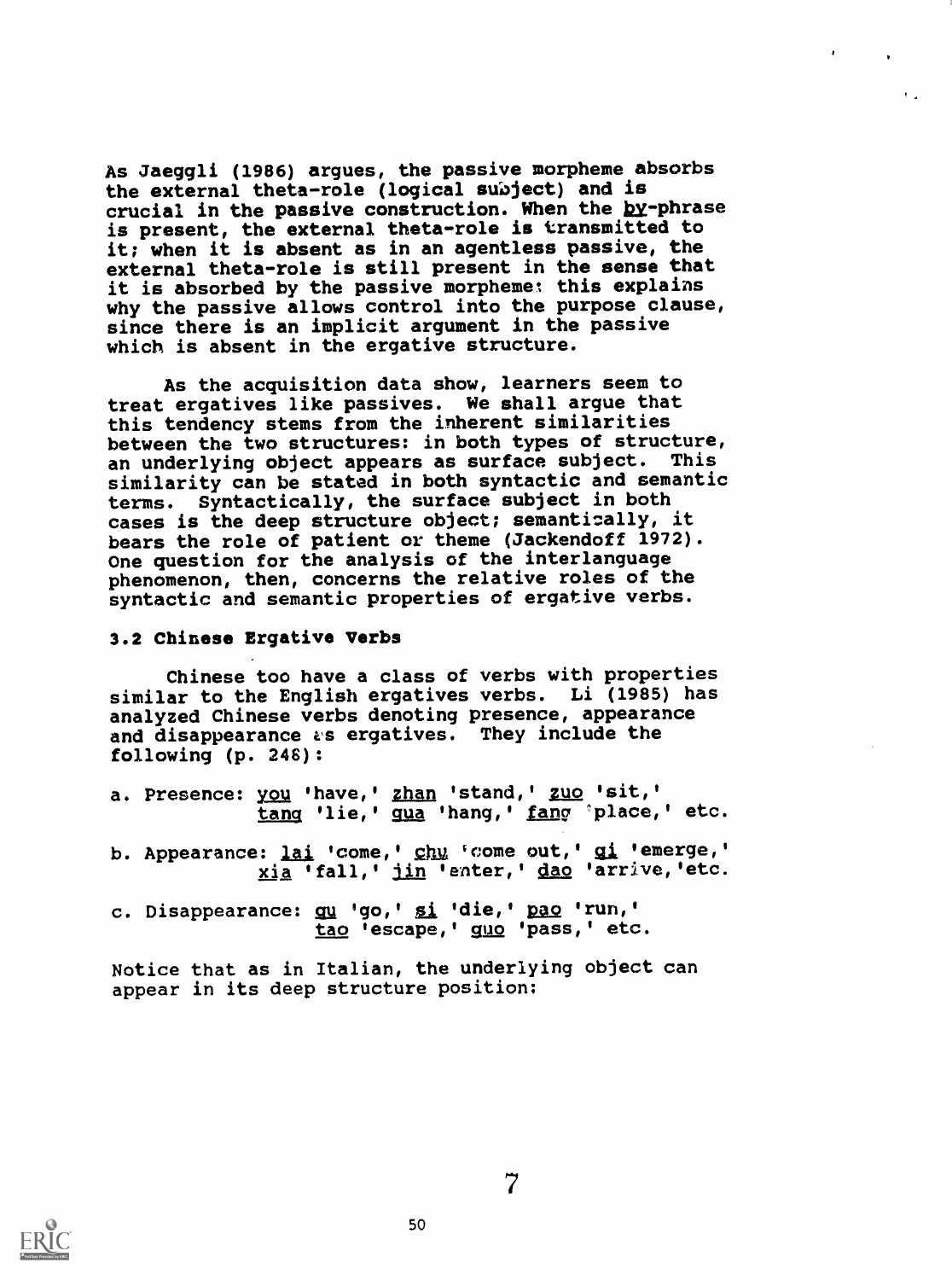- (20)a. Jintian lai le yige ren. today come ASP oneCL man °Today (there) came a man.'
	- b. Zhangsan lai le. Zhangsan come ASP 'Zhangsan has come.'

Moreover, Chinese has those ergative verbs which have a transive/causative counterpart, parallel to the English ones in  $(14) - (15)$ :

- (21)a. Taiyang ronghua le xue. melt ASP snow 'The sun melted the snow.'
- (21)b. Xue ronghua le. snow melt ASP 'The snow melted.'

Li claims that these Chinese verbs are like the English ergatives in that they do not assign subject thetaroles while unlike the English counterparts, they do assign accusative Case to the subcategorized object (v. Li 1985 for detailed arguments). The Chinese ergative verbs also have the option of staying in object position or moving to the subject position. The kind of movement involved is A-movement, i.e., movement from an argument position to another argument position. What is important for our purposes here is that the type of A-movement From object to subject position has instantiations in learners' Ll.

The comparative study of the ergatives in English and Chinese shows that they involve similar processes, viz. A-movement from the object to the subject position. According to the Contrastive Analysis Hypothesis which predicts that If the Ll and L2 do not differ much with respect to a particular structure, learning should be facilitated, we would expect the target ergatives to present little problem since the native language also has similar structures derived by similar processes. On the contrary, as we shall see, the English ergatives seem to present persistent learning problems, even for advanced learners. Before turning to learnability considerations, however, we

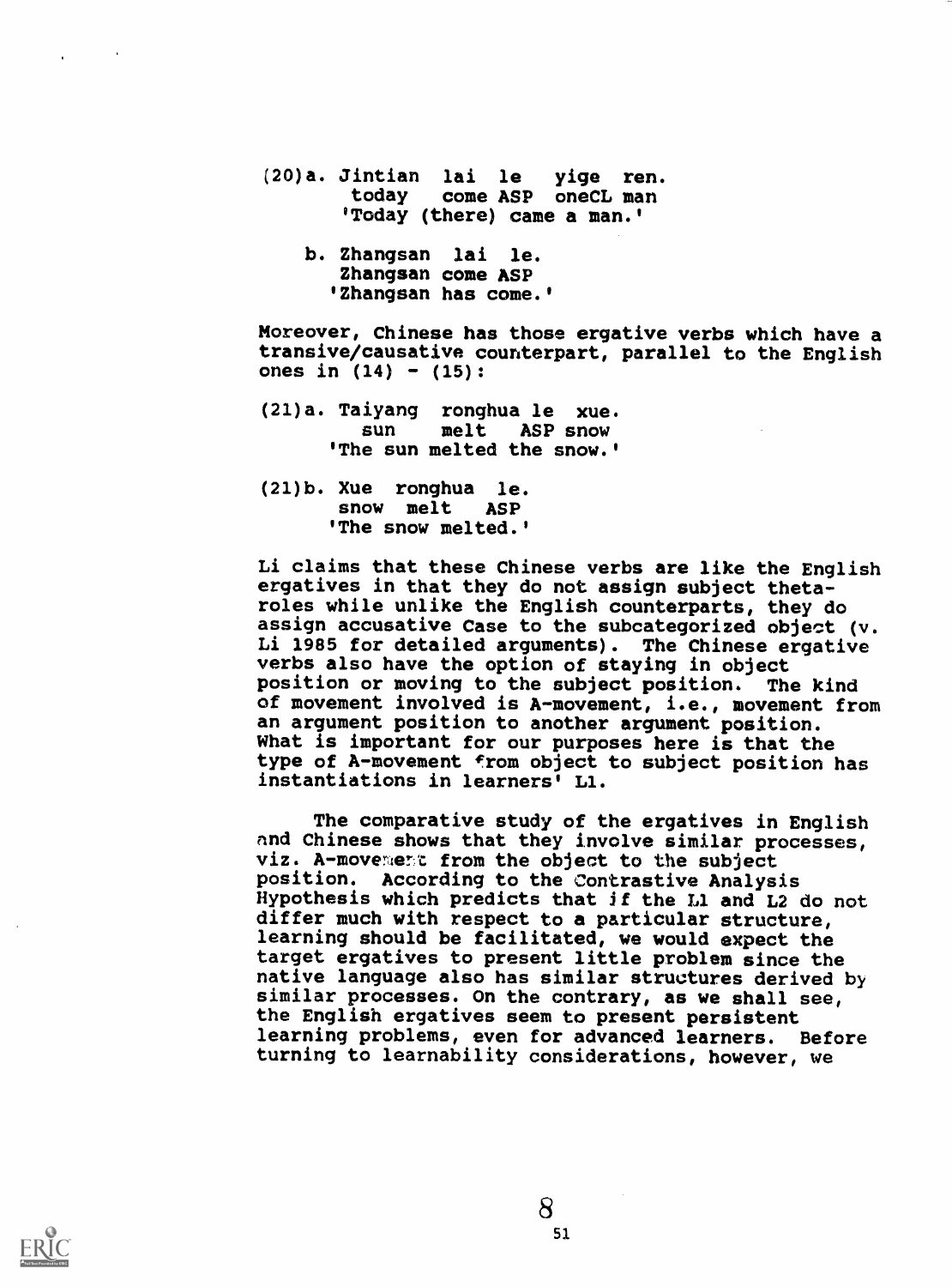need to examine the rationale for the IL structures more closely.

## 4. Interlanguage Ergatives

The passivized ergatives belong to the most challenging class of IL constructions: those which have no obvious source in either Ll or L2. Crucially, neither English nor Chinese allows the passivization of those ergatives without a transitive counterpart--the kind of structure found in the IL:

- (22) \*What was happened yesterday?
- (23) \*The leaves were fallen down.
- (24) Sheme (\*bei) fashen le? happen ASP \* 'What was happened?'
- (25) Shuyeh (\*bei) diaoxialai le. leaf PASS fall down ASP \* 'The leaves were fallen down.'

With respect to those ergatives with a transitive counterpart, while they undergo passivization productively in English, only a subset of these allow passivization in Chinese (see the general restrictive nature of passive in Chinese discussed in Li and Thompson 1976).

Note that the phenomenon is not specific to Chinglish. Zobl (1989) has noted the tendency of learners of various Ll backgrounds to subsume ergative verbs under the passive:

- (26) The most memorable experience of my life was happened 15 years ago. (Arabic Ll; advanced)
- (27) Most people are fallen in love and marry with somebody. (Japanese Ll; high intermediate)
- (28) My mother was died when I was just a baby (Thai Ll; high intermediate)

 $\Omega$ 

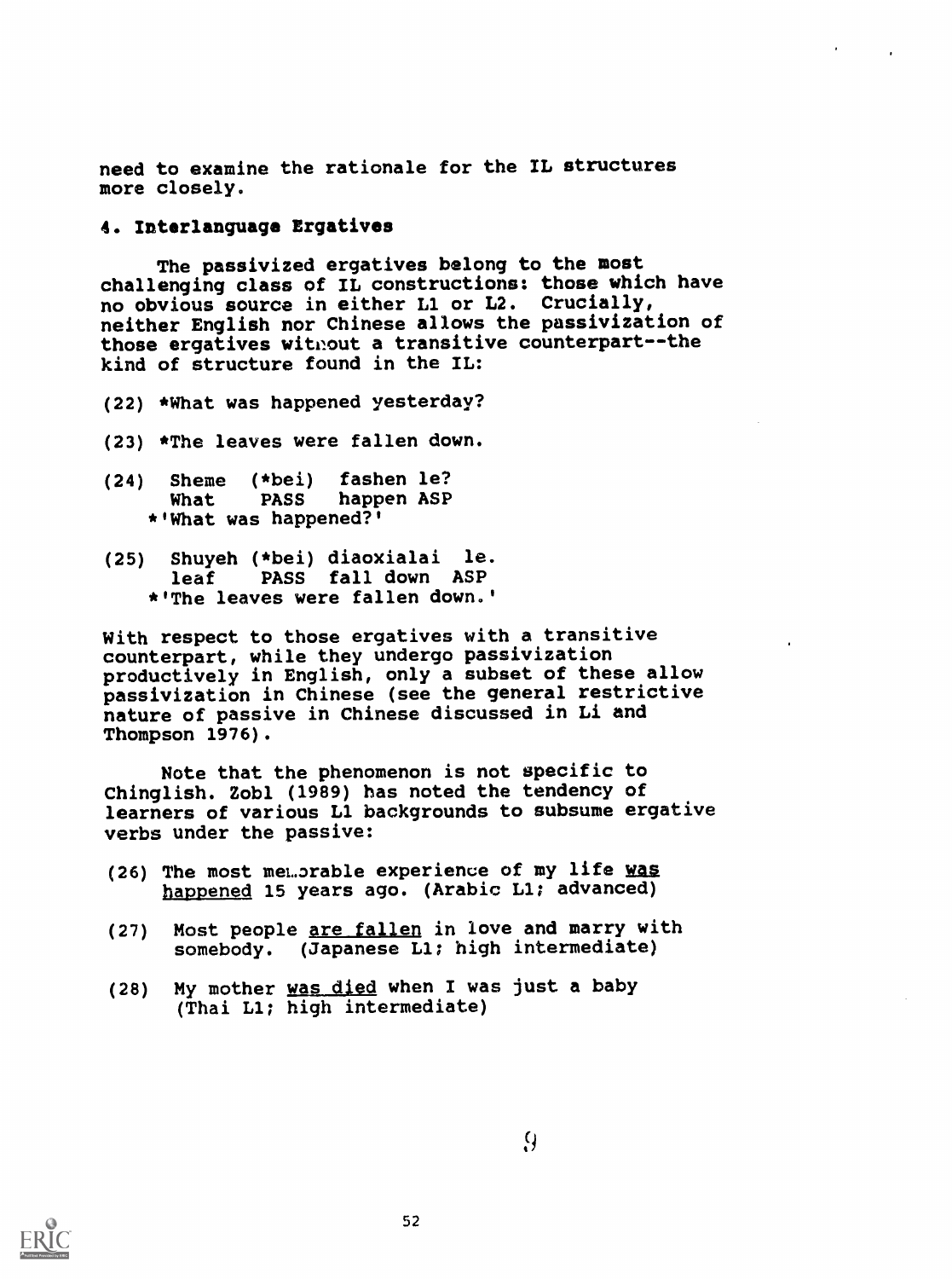The fact that learners over-passivize reveals that they somehow interpret ergatives as underlyingly transitive (since only transitive verbs allow passivization in English). $3$  The following are some oft-cited errors from the Ll literature illustrating the transitive/causative use of 'ergative' verbs: (cited in Bowerman 1983)

- (29) C 4;2 He disappeared himself.
- (30) J 6+ Do you want to see us disappear our heads? (Then, with a friend, she ducks down behind the couch.)
- (31) E 3;0 Don't giaale me. (As father tickles her.)

L2 adult learners, like children, often turn ergative verbs into transitives/causatives. Some examples are cited in Rutherford (1987:89):

- (32) The shortage of fuels occurred the need for economical engine.
- (33) This construction will progress my country.
- (34) Careless currency devaluation will go bacX us to old habits.

The transitive use of these ergative verbs in the IL shows that they subcategorize for an object, and hence can be freely passivized. Certain other ergative verbs, however, do not seem to be used transitively: these include happen and suffer. Moreover, suffer occurs in Chinglish with an object while remaining passive:

(35) She has been suffered the pain of tangled legs (i.e., bound feet).

This structure is exactly parallel to the Latin:

(36) Passus est dolorem. SufferPERF-PASS pain-ACC 'He suffered pain.'

Such verbs in Latin are inherently passive, yet can take an object.<sup>4</sup> It seems that some verbs in Chinglish, like the corresponding class of verbs in

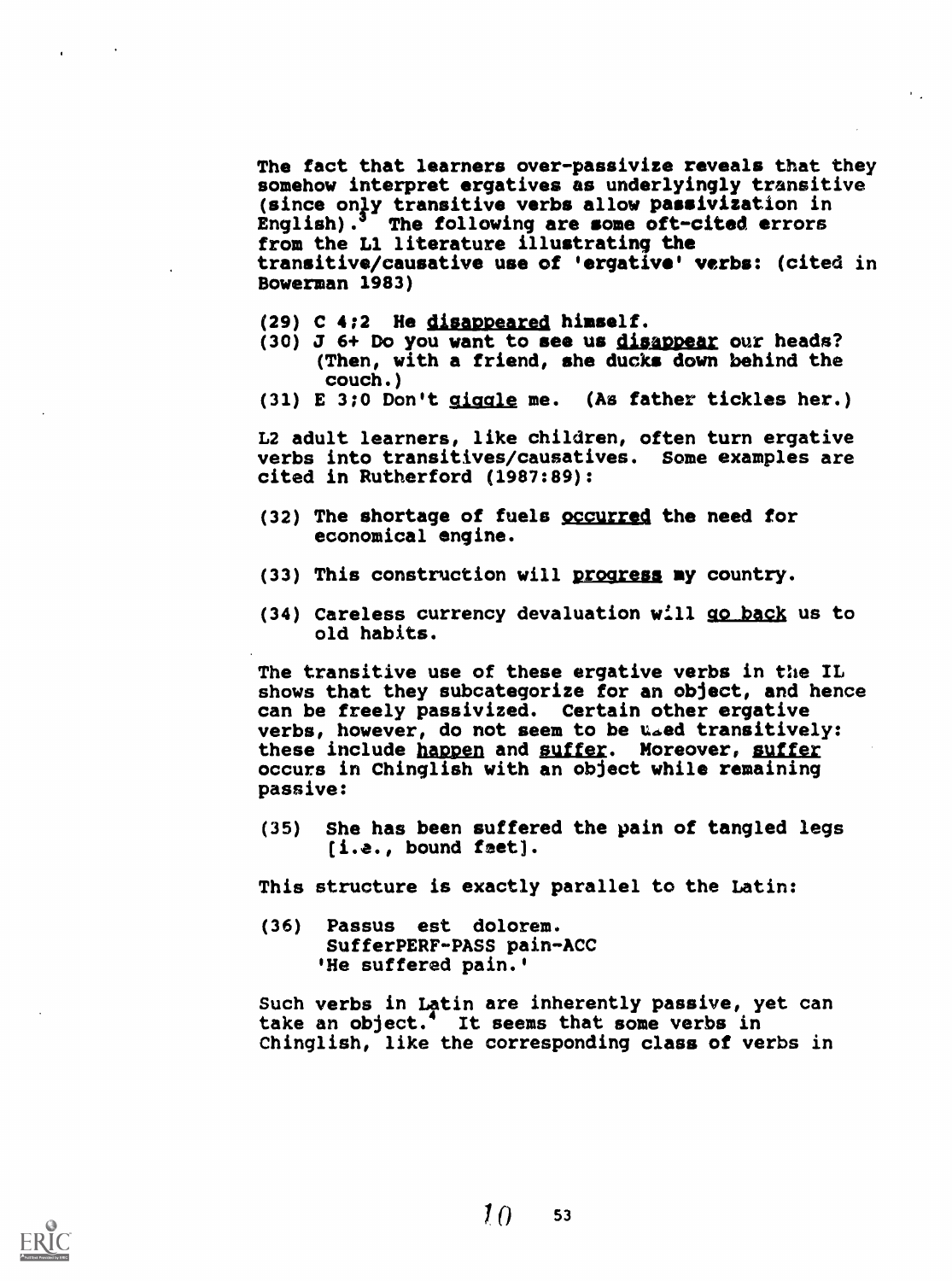Latin and the English be born, are treated as inherently passive, i.e., listed in the lexicon as such rather than transformationally derived.

The question of lexical listing raises the general question of how the learner picks out individual verbs as members of the ergative class. As we noted earlier, the class can be identified by syntactic or semantic criteria. Ergative verbs in general, and specifically those which undergo passivization in Chinglish, belong to a narrow semantic class. We have found only the following verbs incorrectly passivized in our corpus:

Intransitive only: happen, die, suffer, occur, appear, vanish

Also transitive: change, grow, continue, jncrease/decrease, improve, derive, break

The single arguments of the first group of verbs are prototypical examples of the semantic role of patient: they denote affected entities with no control over the event. The fact that over-passivization only applies to this restricted class of predicates but not to other intransitive verbs might be taken as an argument for<br>the semantic account of the phenomenon. The the semantic account of the phenomenon. alternative, that syntactic properties of these verbs are responsible, begs the question of what evidence might identify them to the learner as a distinct class. The diagnostic properties invoked by syntacticians are negative in nature, e.g., the subjects of ergative verbs cannot control into a purpose clause (cf. 19c), and cannot form prepositional passives:

(37) This house was lived in by Mozart. (38) \*This house was died in by Mozart.

Yet all approaches to learnability assume that nonoccurrence is at best a very weak clue to ungrammaticality. An analogous problem faces syntactic accounts of how children might learn which verbs can undergo Dative Shift (Pinker 1989).



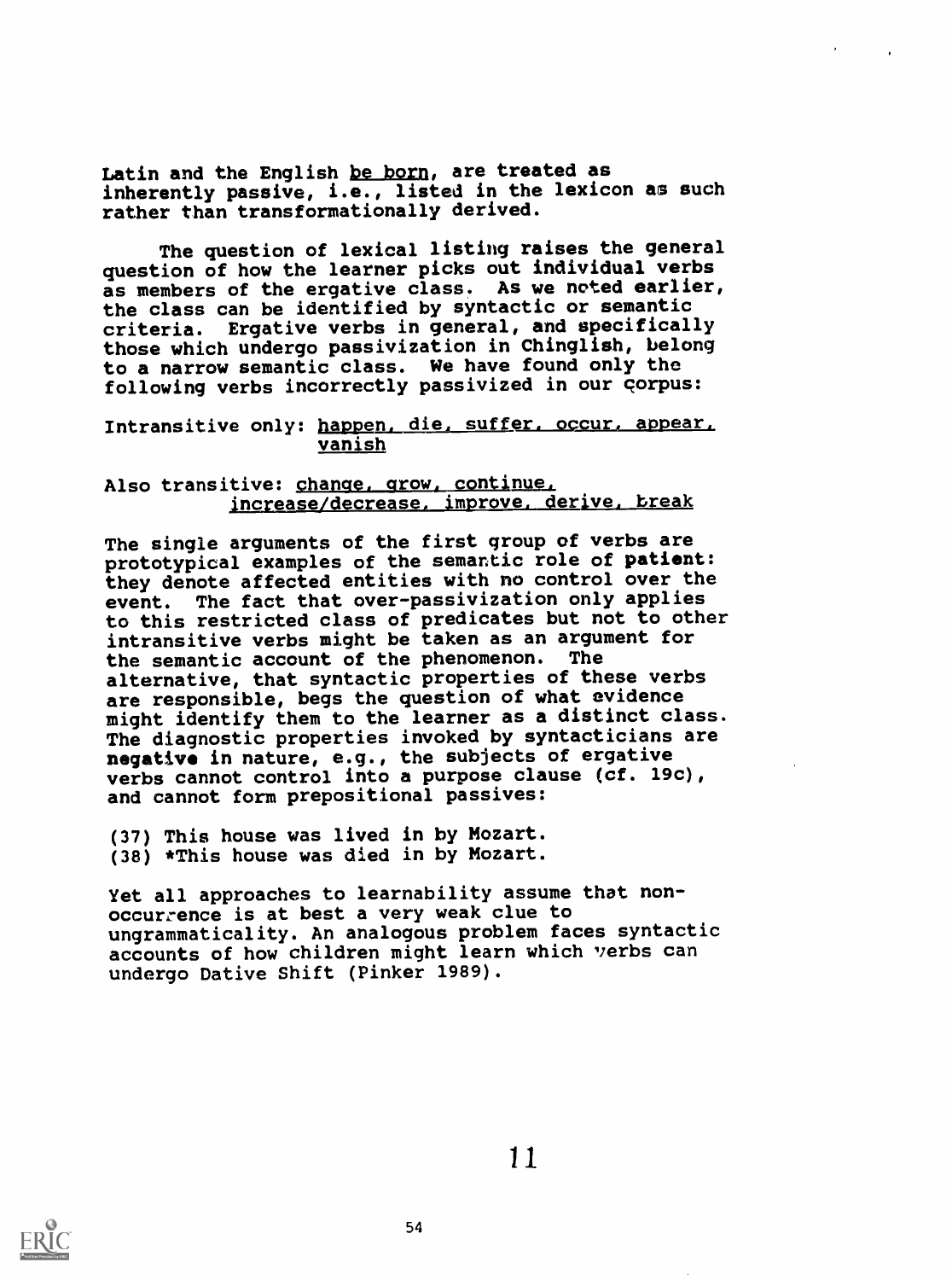## 5. Why are Ergative Constructions Bo Eard to Acquire?

 $\mathbf{v}$  and  $\mathbf{v}$  and  $\mathbf{v}$ 

It is no accident that ergatives present acquisition problems to most learners of English. In fact, learners' treatment of ergatives as if they were passives can be seen as a consequence of the typological organization of English, in which grammatical relations are based on the nominative-accusative system. The canonical mapping between theta-roles and grammatical relations in lEnglish is agent-subject, theme-object (v. Marantz 1984). The mapping of the agent theta-role to the subject of a transitive verb is the most preferred and productive mapping in English. Ergative verbs in English represent an exception to this mapping; Chinglish actually generalizes it at the expense of this exception, making English even more 'nominativeaccusative' than it really is. Fillmore (196e) pointed out that when a theme surfaces in subject position, which is a 'non-normal' subject choice, as happens with the passive, the warb has special morphological marking to indicate the change in grammatical relations. Chinglish, by passivizing ergative verbs, is simply following this generalization to the letter.

Despite the many similarities that ergatives share with passives, they differ in one crucial respect: ergatives have no special morphological marking, but appear just like other simple intrensitive verbs, which may well be a cross-linguistically marked phenomenon. Since passive is very productive in English, it is plausible for learners to adopt the working hypothesis: whenever the object is in subject position, mark the verb with passive morphology. However, the class of ergative verbs constitutes an exception to the rule. These verbs do not require any special marking to indicate the change in grammatical relation whereby the theme argument is not in its canonical position. To master these verbs, the learner has to learn not to mark them. The fact that ergative verbs are not marked morphologically runs counter to the assumption of canonical mapping.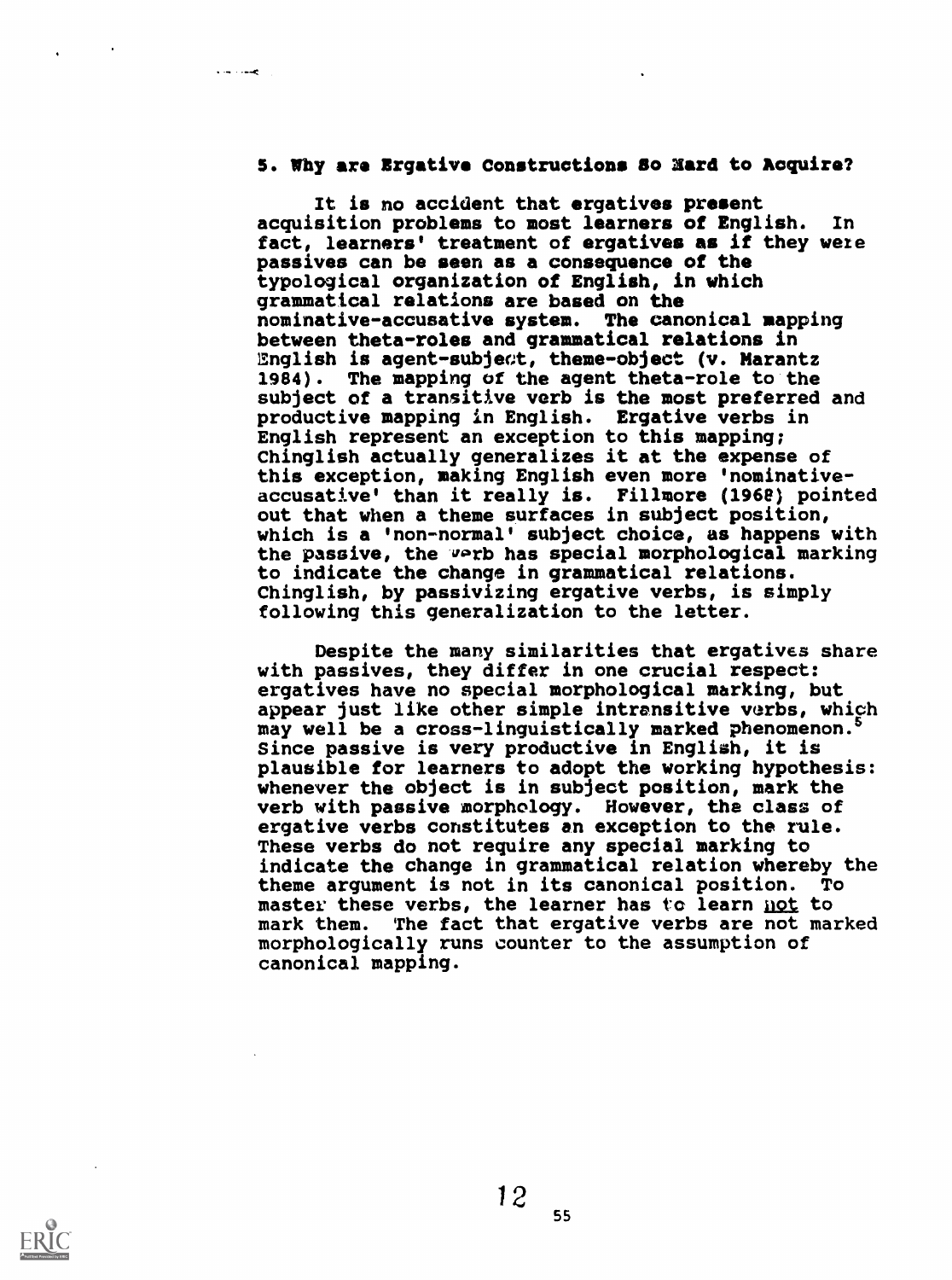# 6. The Learnability Problem

The overgeneralization of passive to ergative verbs poses a challenging learnability problem. The problem is how might learners come to know the error of their ways without the benefit of negative evidence. Two learnability principles, the Subset Principle (Berwick and Weinberg 1984) and the Uniqueness Principle (Pinker 1984), which are developed in the context of Ll acquisition are invoked below to shed light on the Chinglish phenomenon.

The Subset Principle has the effect of constraining the ordering of learners' hypotheses such that they are protected from arriving at grammars from which they could only retreat via negative evidence. Since learning must proceed from positive evidence only, learners must start off with the narrowest possible hypothesis compatible with the available data. In case the hypothesis is too narrow (hence a subset), positive evidence in the input will suffice to inform the learner, who could then move on to a more general hypothesis (a superset). The problem arises when the learner starts with an overly general hypothesis. Recovery from this situation is predicted to be impossible in the absence of negative data since no positive evidence from the input would contradict the hypothesis.

The other major approach to learnability is associated with the notion of preemption based on the operation of the Uniqueness Principle. According to the Uniqueness Principle, deviant forms arising via productive mechanisms are preempted when an alternative realization of these forms in the input enters into competition and wins out; it is assumed that the learner resists having more than one entry for a semantic notion (e.g., in an inflectional paradigm). Preemption is invoked as a potential solution to the problems of overgeneration. The Subset and Uniqueness Principles are shown to be complementary in that the problems predicted by the former to be impossible can be overcome by preemption, for which the latter provides a possible mechanism.

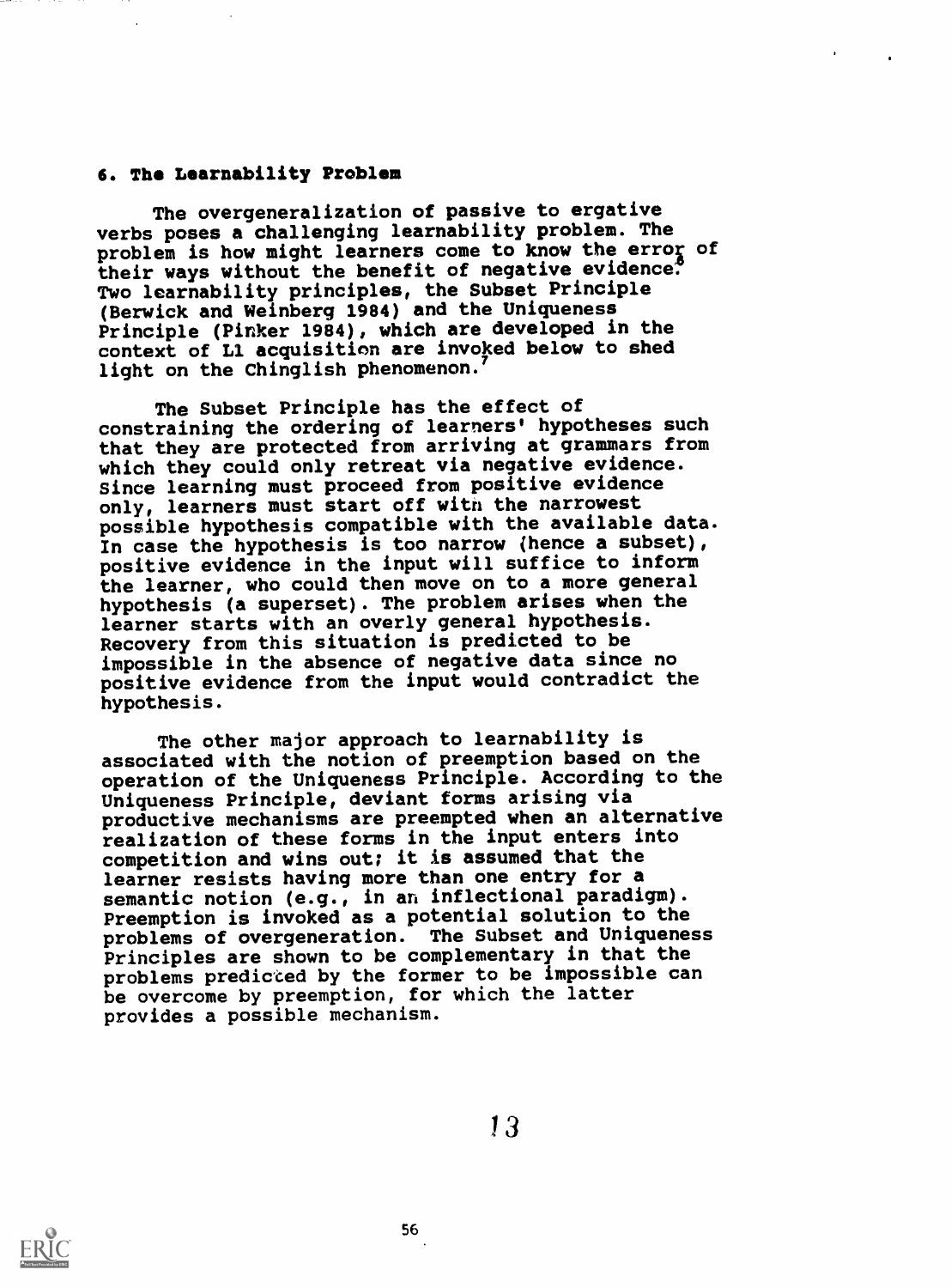Recall that ergative verbs can be divided into two subgroups: type I, those that do not have a transitive counterpart and type II, those that do. The overgeneralization of passive to the first subgroup, at least, creates a situation involving a subset-superset relation. The IL grammar generates a superset which includes both grammatical passives and ill-formed passives such as be happened, be fallen and be died. Thus the following subset-superset relation is obtained:

 $\sigma_{\rm{eff}}$ 



Figure 1. Passives and Ergatives (I)

C is the superset Chinglish grammar containing the incorrect passivized eryative verbs, which have to be preempted; E is the subset containing the correct forms in the target language.

The learnability question that arises is: how do learners cut back from the superset to a restricted subset which is semantically and syntactically well-motivated? Put differently, how do the malformed passives drop out of the IL grammar? There is no positive evidence in the English input for the non-occurrence of these forms: they simply do not occur in the input. The learner would have to register the non-occurrence of such forms, which constitutes a very weak form of indirect negative evidence (cf. Pinker 1989). Hearing positive evidence exemplifying the ergative construction containing these verbs cannot reliably lead the learner to the conclusion that they do not undergo passive.

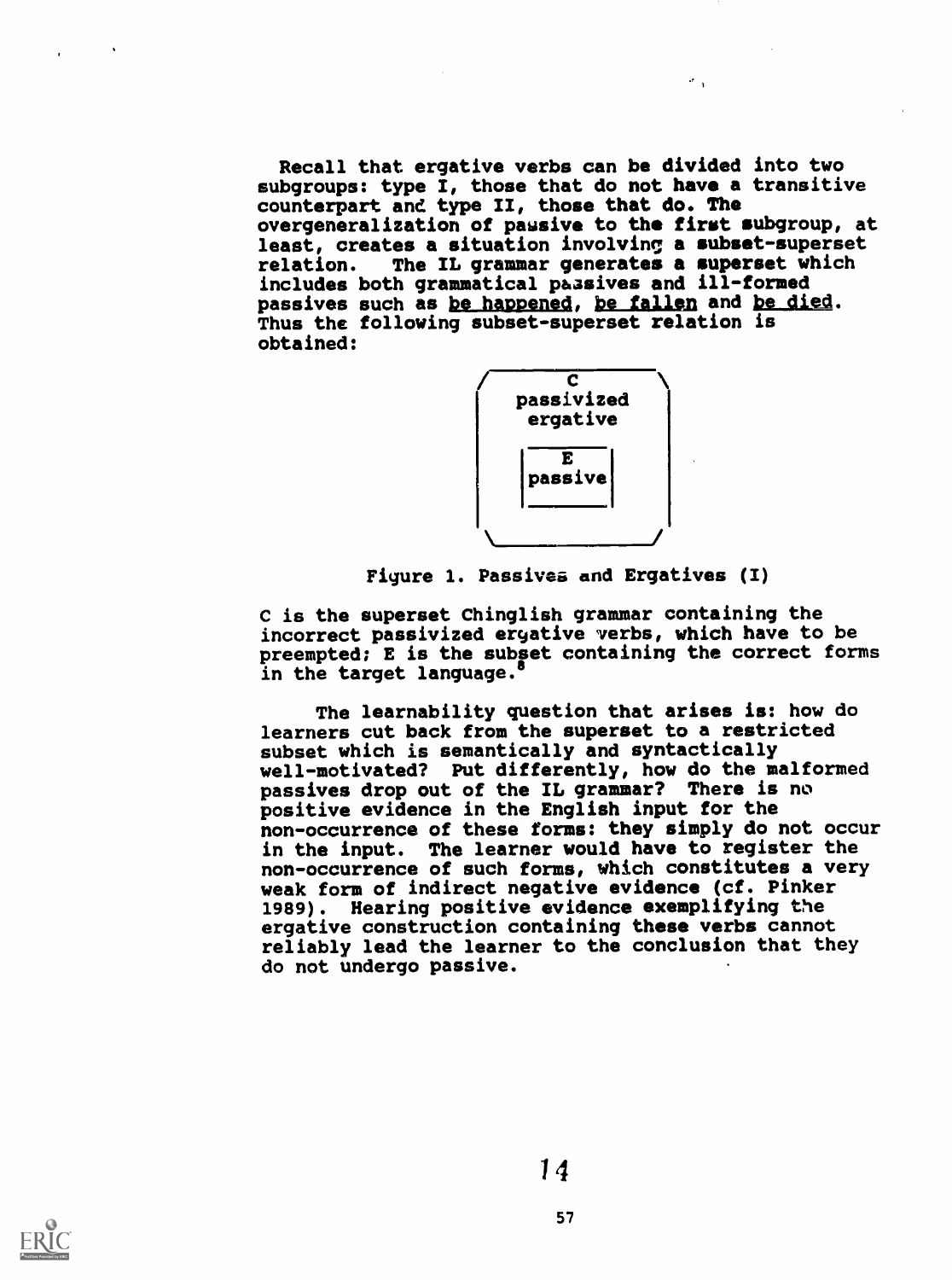# 6.1 Expunging Passivised Ergatives

The problem of here is analogous to the situation involving the nvergeneralization of dative movement to illegal verbs (cf. Pinker 1989). For the incorrect passivized forms to drop out from the grammar, the learner would have to notice the non-occurrence of these forms and induce their ungrammaticality. One potential solution to the learnability dilemma without resort to negative evidence is one that hinges on the operation of the Uniqueness Principle. The Uniqueness Principle has the function of mapping one form onto one meaning: when the grammar recognizes only one meaning, it is not assumed to map onto more than one form. For example, the learner who produces What was happened? also hears What has happened? in the input. Some learners, in fact, seem to use both forms interchangeably (39) or to waver between them (40):

(39) The world war III  $\frac{11}{2}$  be happened in the future. If we have SDI program, it will not only protect us but also save our lives even if the world war<br>III happened. (advanced) III happened.

been

 $\mathcal{O}(\sqrt{3})$ 

(40) From last year until now, politics have changed rapidly.

Such learners clearly allow two forms to coexist, perhaps in competition. It may take some time for the learner to decide between them (in the case of happen) or to distinguish the transitive and ergative readings<br>of change. For preemption to occur, first, the two For preemption to occur, first, the two forms have to be interpreted as encoding the same meaning; then the Uniqueness Principle may operate to question the assumption that both are possible alternatives, leading the learner to choose between the two forms. The version exemplified in the input will have to exert priority over the incorrect form, resulting in its preemption.""

This situation is predicted by the Subset Principle alone to be difficult in the absence of negative evidence. However, in conjunction with the Uniqueness Principle, the learnability problem can in principle be overcome. Here we have a case exemplifying



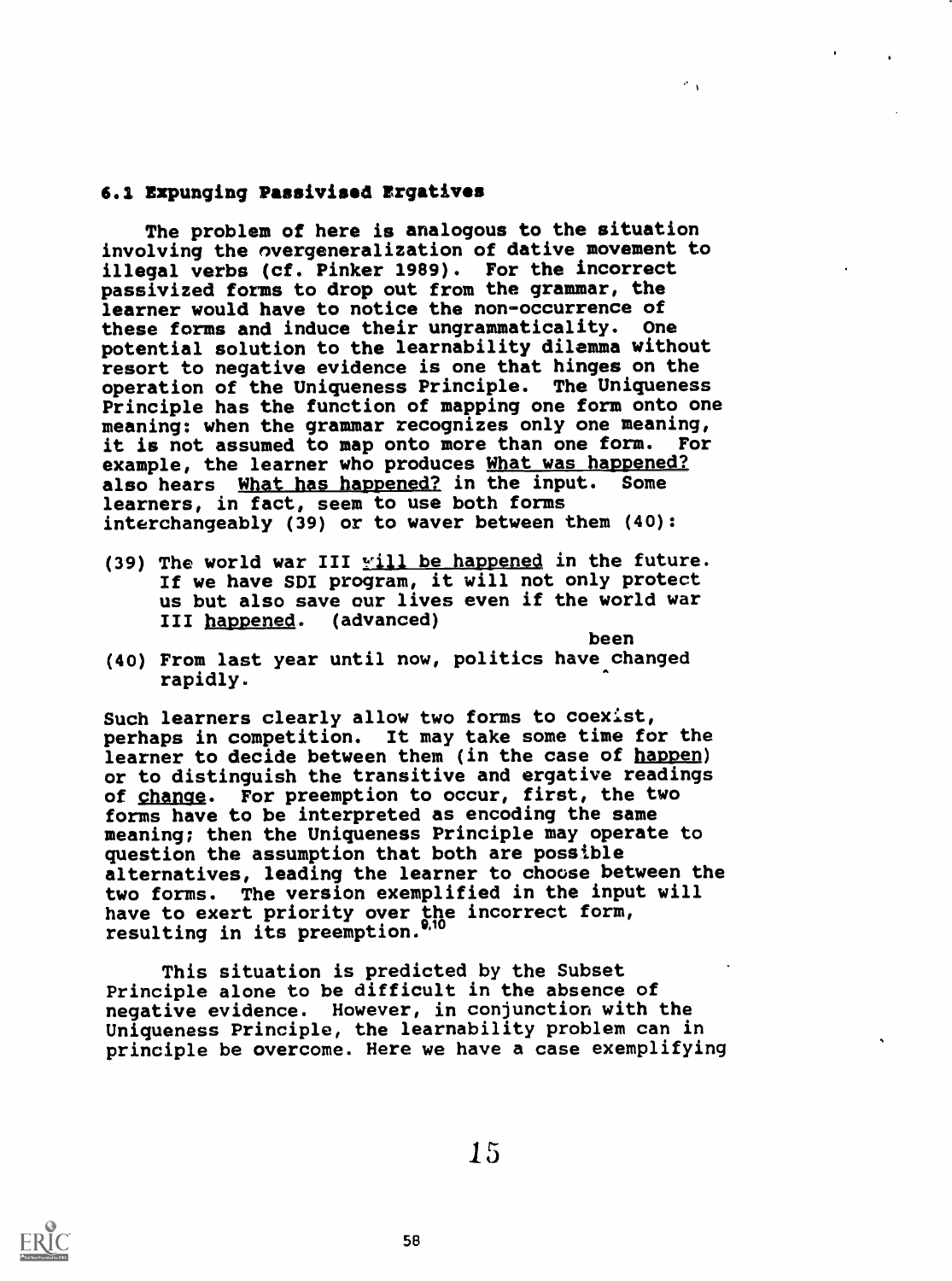how these two learnability principles can efficiently complement each other in illuminating L2 phenomena.

# 6.2 Acquisition of Erqatives With Transitive Counterpart

This second subgroup of ergatives pose a different problem: their transitive counterpart will always allow passivization. Here are some more examples of ergative verbs with a transitive counterpart:

- (41)a. The window broke. b. The window was broken.
- (42)a. What cooks most quickly? b. What can be cooked most quickly?

In this case, the difficulty lies in recognizing the distinction between the passive and the ergative construction. Learners do not seem to make a distinction between the passivized transitive verb and the ergative verb but collapse the two. Here the question is not that the learner has to expunge certain deviant forms from the grammar; what needs to be learned is the distinction between the passive and the ergative constructions.

According to the Uniqueness Principle which states that each function gets a distinct encoding, only when the learner perceives a difference in function will he mark a form distinctively. Given the subtle semantic distinctions between the two as discussed earlier, what might motivate learners to isolate the class of ergatives and encode them in a different way from the passive? The logical requirement of a causal agent seems to favor overwhelmingly the passive representation. Insofar as the two structures share the function of putting a theme argument in subject position, Uniqueness impedes the acquisition of the ergative version. As long as the learner does not differentiate functionally between the two, there is no motivation for mapping the semantics of ergatives onto a separate form.

One solution might involve the first class of ergatives, those without transitive counterparts, e.g.,

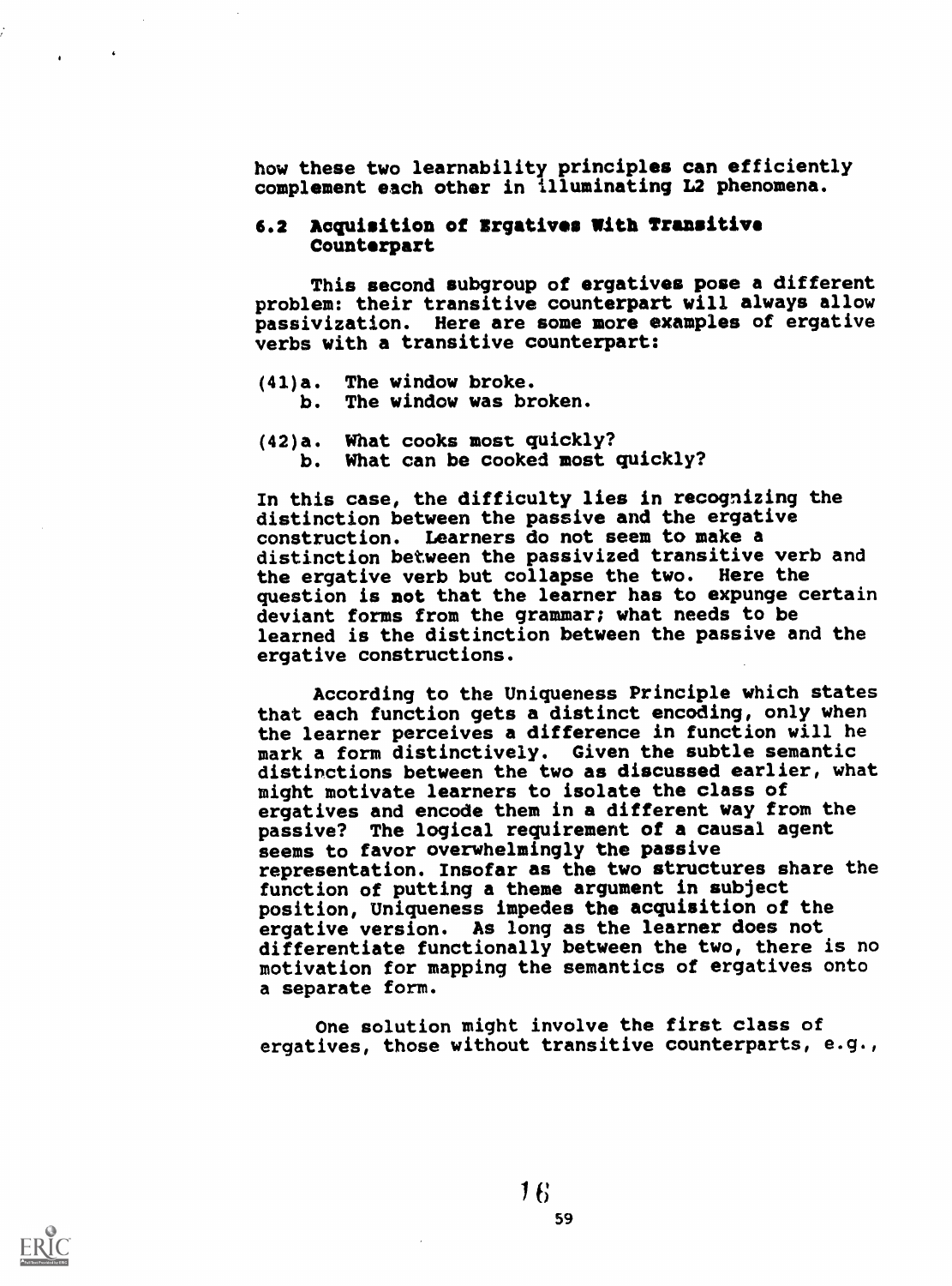$\cdots$ 

happen. We arqued above that preemption can operate in relatively straightforward fashion to replace the passivized forms by the target ergatives. Once this has occurred, one class of ergatives has been admitted into the grammar, paving the way for further verbs to join it. The ergative versions of the second class of verbs, e.g., break could then enter the grammar on the basis of the first class. This, of course, makes predictions about developmental stages: learners should begin using the first class correctly before they acquire the second class, or alternatively, the two might be acquired simultaneously. Thus, certain learners might be found to have acquired the first class but not the second. We are not aware of any evidence bearing on this prediction, and it certainly awaits further investigation.

Whether or not the first class of verbs does play such a key role, the learnability situation appears more favorable when formulated in subset terms:



Figure 2. Passives and Ergatives (II)

C is the Chinglish grammar generating passives but few or no ergatives; E is the English grammar generating both passives and ergatives. Since C is the subset, acquisition can proceed in the absence of negative evidence. The learner only has to hear the ergatives in the input, assign the correct analysis and incorporate them into the grammar. However, learners typically undergenerate ergatives and seem reluctant to expand their linguistic repertoire to include them. The key to understanding this dilemma lies in the

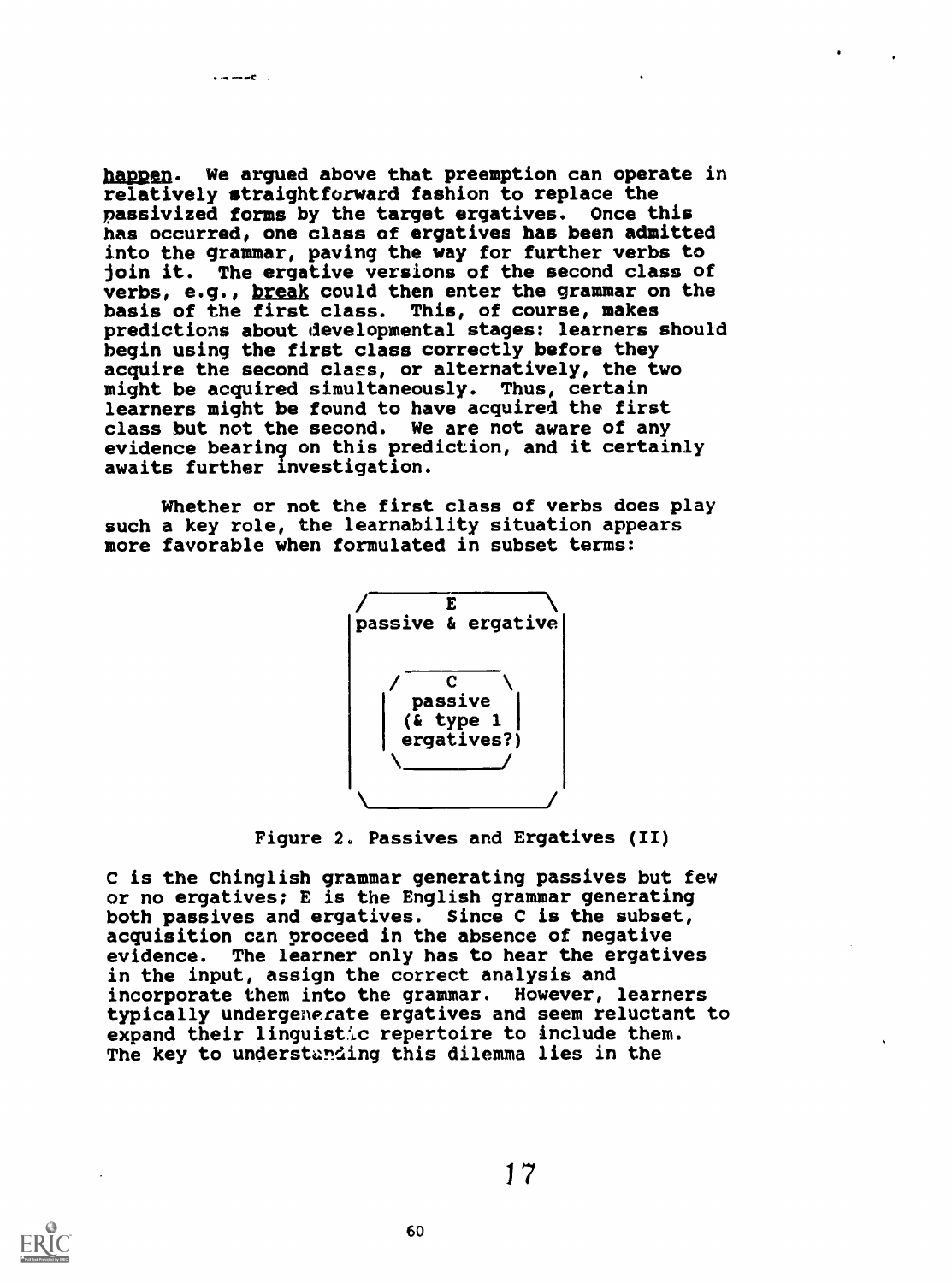insight provided by the Jniqueness Principle as discussed above. Again, the two principles of learnability theory work together to illuminate the problems involved.

One goal of learnability theory is to account for which phenomena are susceptible to fossilization. One way of cheracterizing fossilization is that preemption fails to happen. Some L2 learners are bound to continue producing these fossilized errors despite the availability of the relevant input. Such failure of preemption is quite as interesting as its successful operation. While the input is the major determinant of success or failure of preemption, it is by no means the only one: here learner-related variables become significant. A logical prerequisite for preemption to occur is that the learner register a difference in form between the target structure and the one created by IL productive mechanisms. Thus a learner has to pay attention to form and if two forms are noted to encode the same meaning, the Uniqueness Principle will operate accordingly. From our discussion of the phenomena in question, it can be seen that both principles play a role in making learnability predictions: their interaction yields a fuller picture of the learnability situation. For example, in the acquisition of two types of ergative verbs, the predictions of Subset Principle alone would still leave us with an incomplete understanding of the situation. With the insight of the Uniqueness Principle, we see something more:

(i) Regarding the first type of ergative verbs (without a transitive counterpart), the Subset Principle alone predicts the situation to be difficult without negative evidence; the Uniqueness Principle provides a solution whereby the incorrect passivized version can be preempted by the correct ergative version.

(ii) Regarding the second type of ergative verbs (with a transitive counterpart), the Subset Principle predicts acquisition to be easier as positive evidence motivates the widening of the subset to include the ergatives. However, the apparent delay in acquisition may be accounted for by the Uniqueness Principle: the



 $\sim$   $\sim$ 

 $\mathbf{A}^{\text{max}}$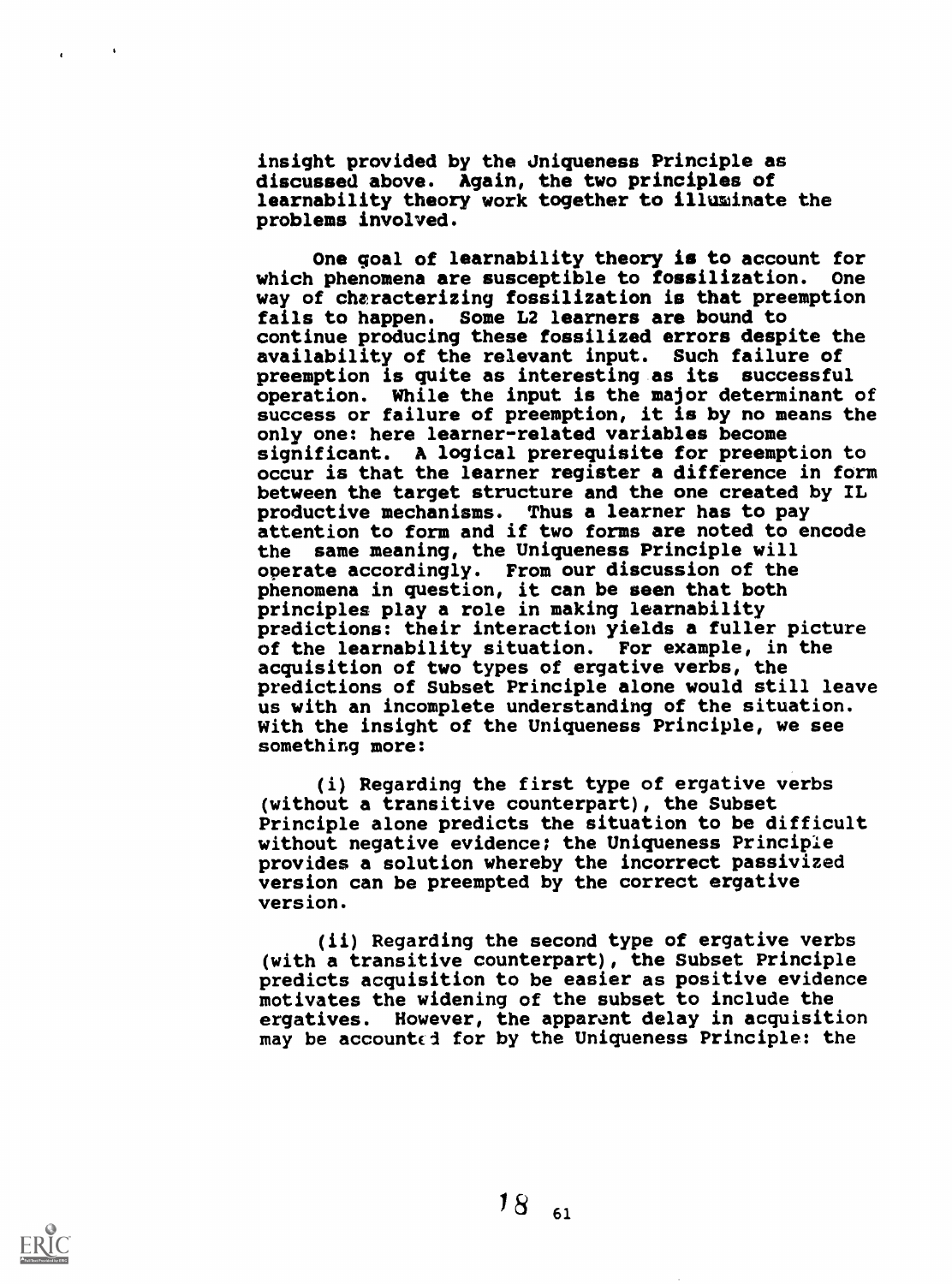ergative version and the passive version of their transitive counterparts are collapsed as one undifferentiated meaning, which is mapped onto a single form, viz., the passive. Thus acquisition of these ergative verbs is not as straightforward as the Subset Principle alone predicts. Insofar as the functions of ergative and passive are perceived to be the same, the Uniqueness Principle predicts acquisition of these verbs to be difficult.

#### 7. Conclusion

We have brought current theoretical analyses of ergatives in English and Chinese to bear on the overpassivization of ergatives in Chinglish. The English ergative seems to be a cross-linguistically marked construction in that there is no special morphology to mark it. Learners prefer to mark the verb overtly to indicate the change in grammatical relation--the theme occurring in the subject position. This class of interlanguage constructions reflects a universal tendency which does not derive directly from either Ll or L2. Interlanguage grammar often 'creates' structures that seem natural or follow universal tendencies, and the Chinglish treataent of ergatives provides a case in point. However, the passivization of ergatives is well-motivated in that it brings them into line with the canonical mapping in English, viz. the semantic role of theme to the object position, with deviations from this being overtly marked. The error thus involves a complex interaction of syntax and semantics.

We have also examined the overgeneration of passivized ergatives in Chinglish in terms of our two learnability principles. Ergatives fall into two classes: those without a transitive counterpart and those with a transitive counterpart. The problem with over-passivizing the first type is that these ungrammatical passives have to drop out of the interlanguage grammar. According to the Uniqueness Principle, when the learner hears the correct ergative version in the input, he will have to choose between the interlanguage form and that exemplified in the input, since one form is assumed to map onto one



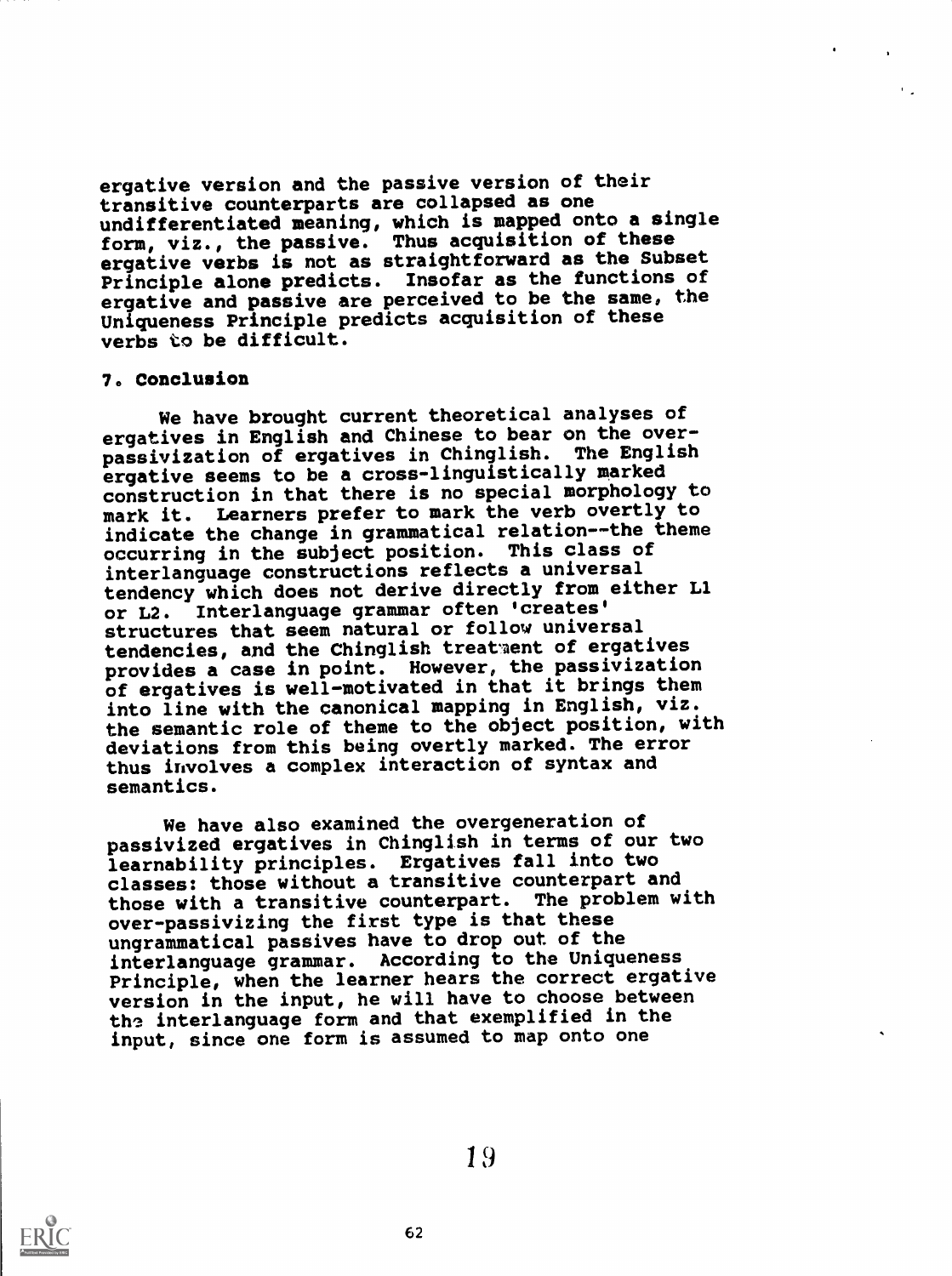meaning. Preemption of the erroneous passivized ergatives can thus occur.

The other type of ergatives are those whose transitive counterpart can indeed be passivized provided the agent is intended. The problem is that the ergative version is difficult to acquire since evcry time the learner uses such a verb, with the theme argument in the subject position, the verb<br>automatically receives passive morphology. The learner automatically receives passive morphology. prefers to collapse what the target language treats as two categories into a single category--a tendency predicted by Uniqueness. The semantic distinctions between the ergative and transitive versions appear to be too subtle for the L2 learner whose semantic space<br>has been partitioned by the categories of his L1. Thus has been partitioned by the categories of his L1. the learnability situation, as well as the phenomenon itself, involves the interaction of syntactic and semantic factors.

#### Notes

1. The English interlanguage produced by Chinese learners of English is termed 'Chinglish,' which is intended to be a neutral, descriptive term, capturing properties arising from the interaction of two linguistic systems, viz., Ll Chinese and L2 English.

2. We assume, following the generative literature, that the post-verbal position in the existential construction is the object position.

3. Learners' subsuming ergatives under passives could be taken as further empirical evidence in support of the generative type of analysis, viz. the NP-argument of ergatives originates as the underlying object.

4. This observation is due to Stephen Matthews. Note that passive constructions can also take an object in Chinese, e.g., ta bei qiang le gian 'he was robbed (of) money.' This could be a contributing factor in the Chinglish phenomenon, although the structure corresponding to (35) is impossible in Chinese because the happen type of ergative verb cannot be passivized.





 $\mathbf{a}$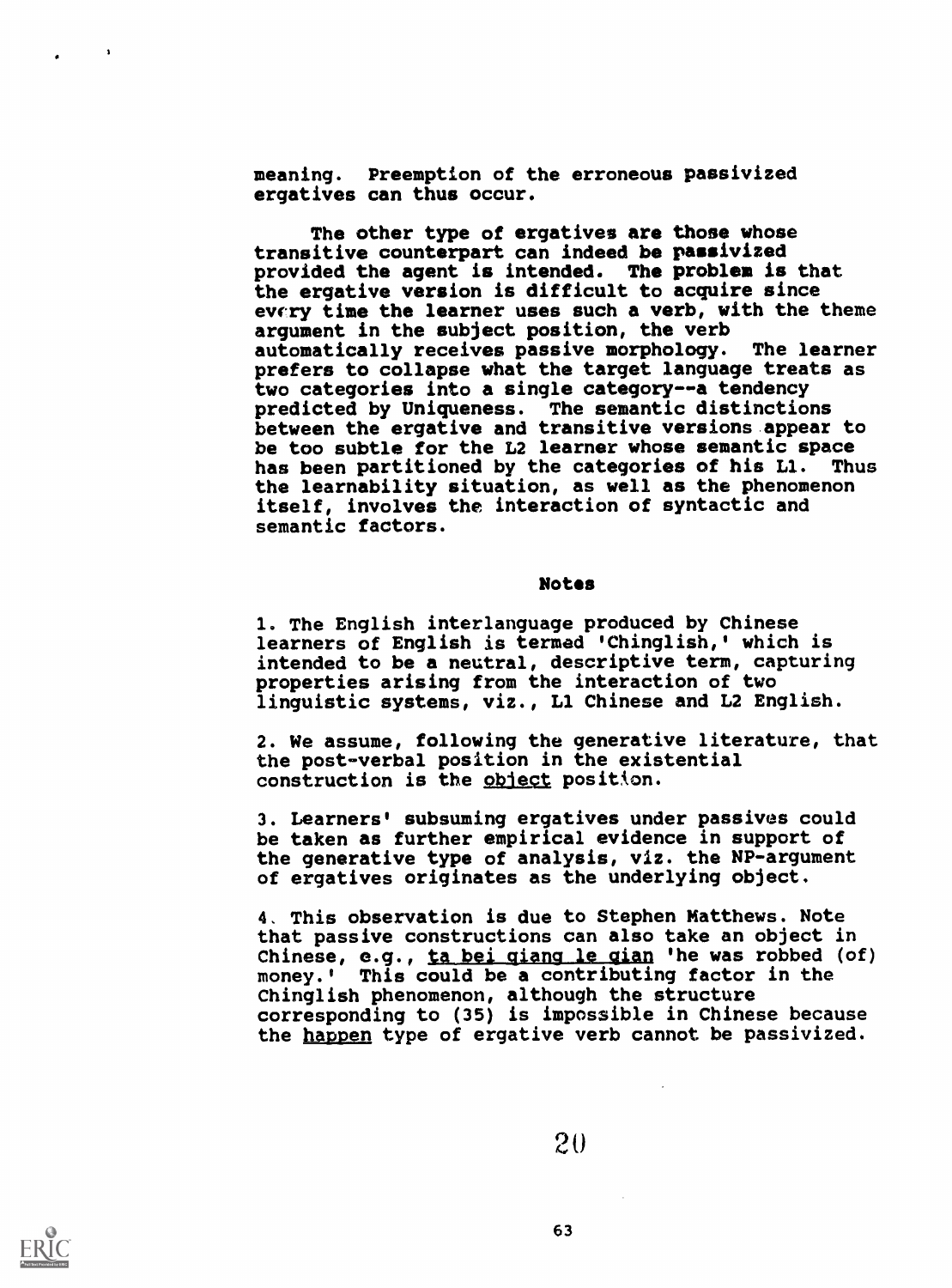5. Languages use various devices, such as reflexive morphemes in Romance and vowel alternations in Germanic, to encode the transitive and ergative verbs differently, e.g.,

| French: se briser (erg.)                                            | 'break'--reflexive        |  |  |
|---------------------------------------------------------------------|---------------------------|--|--|
| briser (transitive)<br>German: sinken (erg.)<br>senken (transitive) | 'sink'--vowel alternation |  |  |

English preserves only relics of such an alternation as in fall/fell, drink/drench and sing/sinch (I am indebted to Bill Rutherford for this learned example). It is doubtful whether these pairs are synchronically related.

6. The role of negative evidence in adult L2 acquisition is a controversial issue. The critical question remains: is negative evidence necessary or useful in motivating reanalysis of structures? (v. Schwartz 1987 and White 1988 for different views). For our purposes, we will assume that even without negative evidence, learners are able to recover from overgeneration.

7. Yip (1989) argues that the goals of learnability theory in Ll and L2 are partially distinct and suggests that the same principles developed in the Ll context be adapted to offer insights into the learnability problems given rise by transfer and creative construction in L2.

8. The diagram simplifies the situation for ease of exposition. Chinglish will continue to undergenerate passive constructions of certain types, including the following:

i. 'get' passives, e.g., He got beaten up. ii. stative predicates, e.g., The company is owned by a crook. iii. complex predicates, e.g., He is thought to be cheating. iv. nominalizations, e.g., The review of her book by Chomsky

21\_

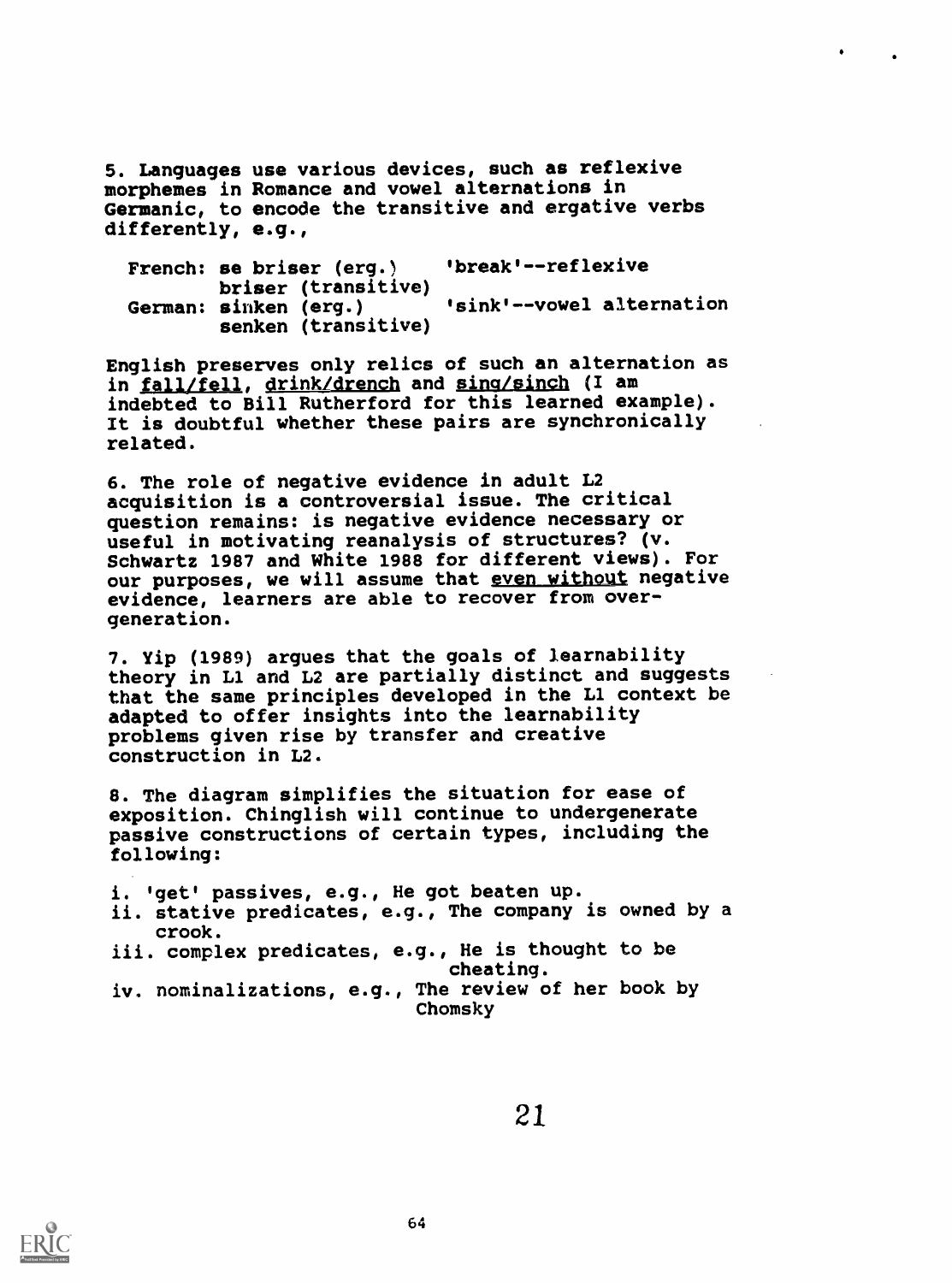9. In first language acquisition, input data are assumed to take priority because of the provisional status of forms produced by productive mechanisms (cf. Pinker 1984). As long as the IL remains permeable, i.e., short of fossilization, similar considerations apply in L2 acquisition. However, as the IL becomes fossilized, these forms may lose their provisional status and become impervious to preemption.

10. There is nothing that would force the learner to assume that happen has only one subcategorization entry, i.e., realized as an ergitive verb. In fact, one student informed us that he thought happen could be passivized, i.e., it is transitive as well. As long as the learner 'creates' a separate meaning, e.g., 'cause to happen' corresponding to be happened, Uniqueness would predict the transitive/causative version to<br>persist. Thus no obvious factor seems available Thus no obvious factor seems available that would dictate the learner's expectation of a unique entry for the happen type of ergative verbs.

#### References

- Baker, M. 1983. Objects, themes and lexical rules in Italian. In L. Levin, M. Rappaport and A. Zaenen (eds.) Papers in lexical-functional grammar Bloomington: Indiana University Linguistics Club.
- Berwick, R. and A. Weinberg. 1984. The Grammatical Basis of Linquistic Performance Cambridge, MA:MIT Press.
- Bowerman, M. 1983. How do children avoid constructing an overly general grammar in the absence of feedback about what is not a sentence? Papers and Reports on Child Language Development Stanford University. 22.
- Burzio, L. 1981. Intransitive verbs and Italian auxiliaries. PhD dissertation, MIT.
- Fillmore, C. 1968. The case for case. In E. Bach and R. Harms (eds.) Universals in Linguistic Theory New York: Holt, Rinehart and & Winston.

 $\mathcal{L}^{\mathcal{L}}$  .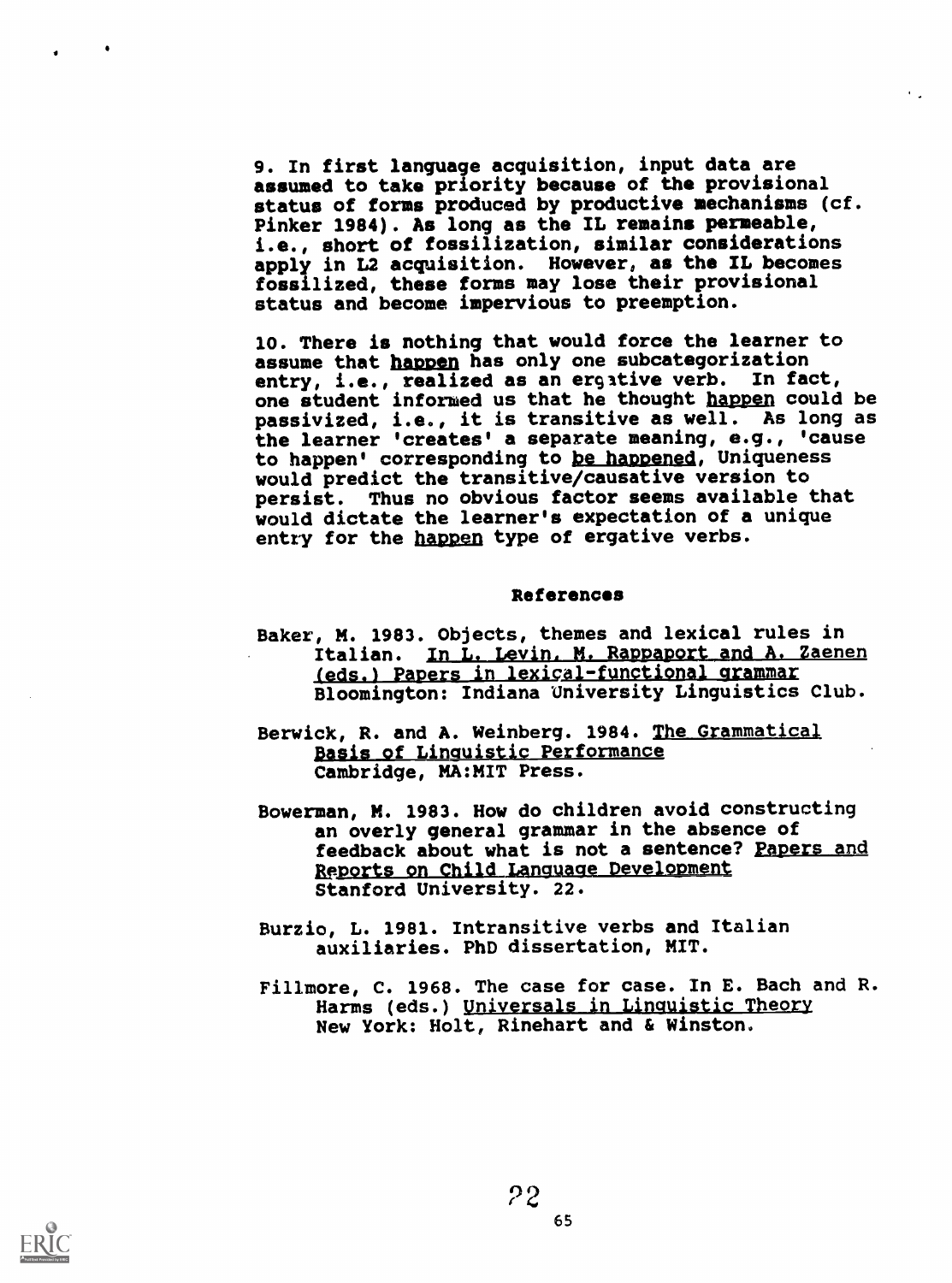Fries, C. 1945. Teaching and Learning English as a foreign Language Ann Arbor: University of Michigan Press.

 $\mathbf{r}$ 

- Jaeggli, O. 1986. Passive. Linquistic Inquiry 15:381-416
- Jackendoff, R. 1972. Semantic Interpretation in Generative Grammar Cambridge, MA:MIT Press.
- Kellerman, E. 1978. Giving learners a break: native language intuitions as a source of predictions about transferability. Working Papers on Bilingualism 15:60-92
- Keyser, J. and T. Roeper. 1984. On the middle and ergative constructions in English. Linquistic Inquiry 15. 3.
- Lado, R. 1957. Linquistics Across Cultures Ann Arbor: University of Michigan Press.
- Li, A. 1985. Abstract case in Chinese. PhD dissertation, University of Southern California.
- Li, C. and S. Thompson. 1976. Subject and topic: a new typology of language. In C. Li (ed.) Subject and Topic. New York: Academic Press.
- Marantz, A. 1984. On the Nature of Grammatical Relations Cambridge, MA:MIT Press.
- Perlmutter, D. 1978. Impersonal passives and the unaccusative hypothesis. Proceedings of the 4th<br>Annual Meeting, Berkeley Linguistics Society, 157-89.
- Pinker, S. 1984. Language Learnability and Language Development Harvard University Press.
- . 1989. <u>Learnability and Cognition: the</u><br>Acquisition of Arqument Structure Cambridge, MA:MIT Press.
- Rutherford, W. 1987. Second Language Grammar: Learning and Teaching Longman: London.

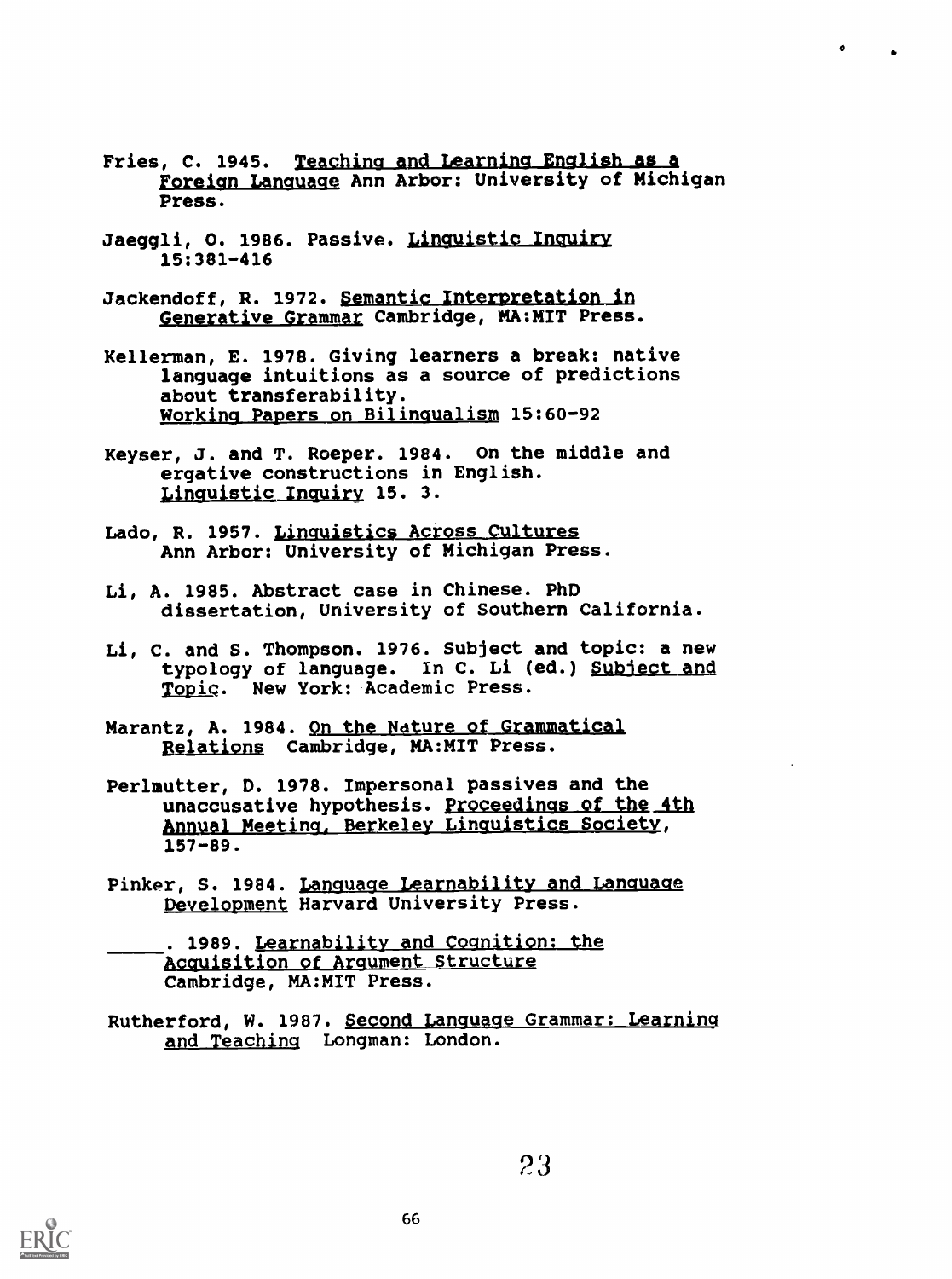- Schwartz, B. 1987. The epistemological status of second language acquisition. PhD dissertation, University of Southern California.
- White, L. 1988. Implications of learnability theories for second language learning and teaching. Paper presented at TESOL 1988 conference, Chicago.
- Yip, V. 1989. Aspects of Chinese/English interlanguage: syntax, semantics and learnability. PhD dissertation, University of Southern California.
- Zobl, H. 1989. Canonical typological structures and ergativity in English L2 acquisition. In Gass, S. and J. Schachter (eds.) Linquistic Perspectives on Second Language Acquisition Cambridge University Press.

# Appendix Examples of Passivised Ergatives

Subjects: students are from Taiwan and examples drawn from written compositions or oral reports. Subjects are aged 18-30, mostly in their mid-twenties.

201 = High intermediate ESL for science & technology 202 S &  $T =$  Advanced ESL for science & technology 262 = Argumentation course for business students (post-202)

I do not think that such abusive action should be happened to a twelve-year old child. (SH, 262)

Rush-hour traffic can be vanished because working at home is a new version. (BFW, 202 S & T)

Our life style will be greatly changed in the recent future when computers are combined intelligently with other scientific techniques. (BFW, 202 S & T)

Our offspring will be suffered because we neglect the environment pollution. (BFW, 202 S & T)

She has been suffered the pain of tangled legs... and pleased her new marriage. (BFW, 202 S & T)

 $^{\circ}$ 4



 $\bullet$   $\bullet$   $\bullet$ 

 $\mathbf{r}$  is simply .